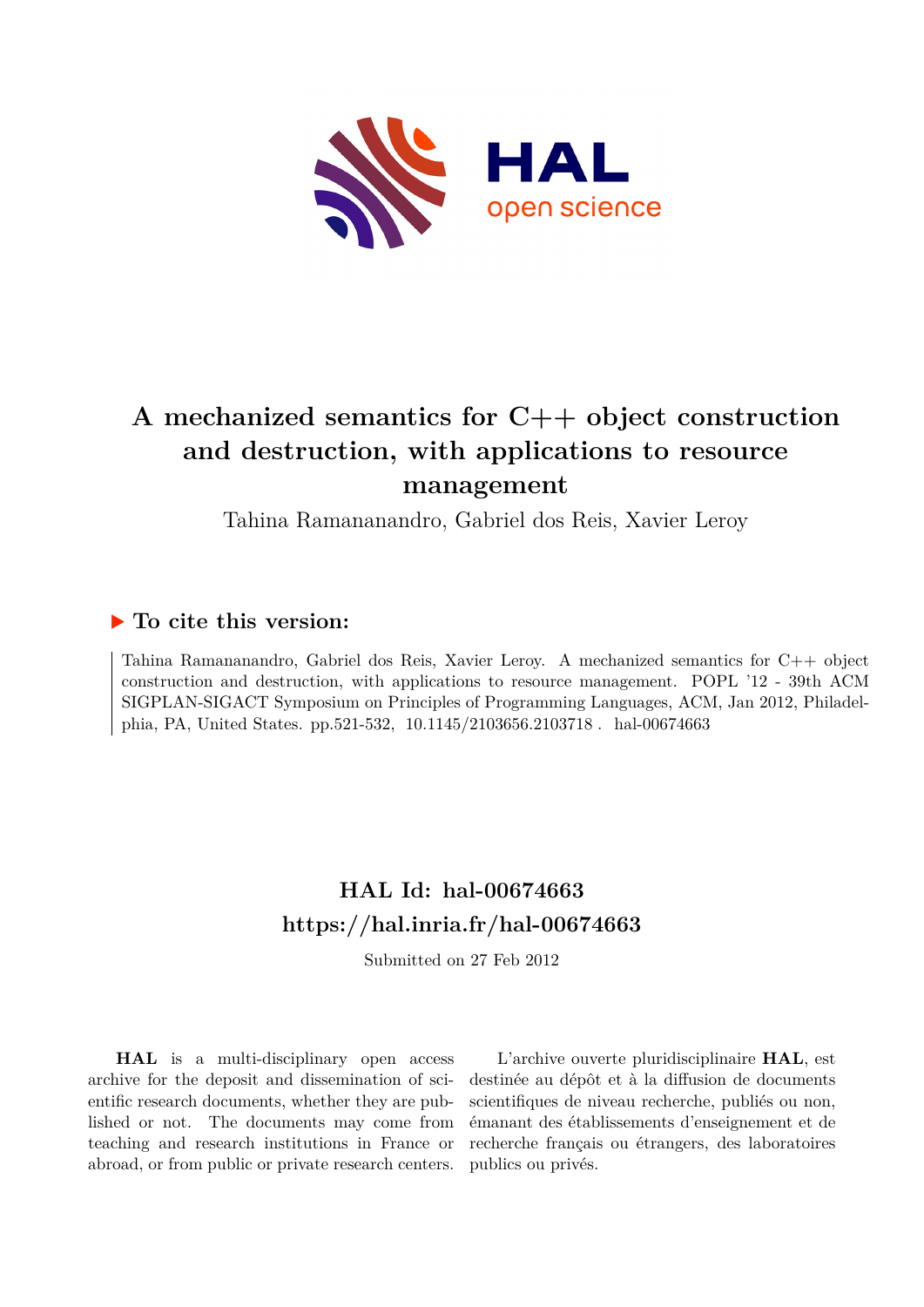# A Mechanized Semantics for C++ Object Construction and Destruction, with Applications to Resource Management

Tahina Ramananandro

INRIA Paris-Rocquencourt tahina.ramananandro@inria.fr

Gabriel Dos Reis <sup>∗</sup> Texas A&M University gdr@cs.tamu.edu

Xavier Leroy † INRIA Paris-Rocquencourt xavier.leroy@inria.fr

# Abstract

We present a formal operational semantics and its Coq mechanization for the C++ object model, featuring object construction and destruction, shared and repeated multiple inheritance, and virtual function call dispatch. These are key C++ language features for high-level system programming, in particular for predictable and reliable resource management. This paper is the first to present a formal mechanized account of the metatheory of construction and destruction in C++, and applications to popular programming techniques such as "resource acquisition is initialization." We also report on irregularities and apparent contradictions in the ISO C++03 and C++11 standards.

*Categories and Subject Descriptors* D.1.5 [*Programming techniques*]: Object-oriented Programming; D.2.0 [*Software Engineering*]: General—*Standards*; D.2.2 [*Software Engineering*]: Design Tools and Techniques—*Object-oriented design methods*; D.2.4 [*Software Engineering*]: Software/Program Verification—*Correctness proofs*; D.3.3 [*Programming Languages*]: Language Constructs and Features—*Classes and objects*, *Inheritance*; F.3.3 [*Logics and meanings of programs*]: Studies of program constructs—*Object-oriented constructs*

*General Terms* Languages, Verification

# 1. Introduction

One of the earliest decisions for C++ (in 1979) was to provide language support for the construction and destruction of objects [\[15\]](#page-12-0): programmer-supplied code fragments called *constructors* are automatically executed when a new object is created and before it is made available to the rest of the program; these constructors can execute arbitrary code sequences and are intended to establish the execution environment for operations by initializing fields and maintaining class-level invariants. Symmetrically, the language also supports *destructors*, which are executed before an object is destroyed at precisely-defined times. Such general constructors are now available in most programming languages supporting object-

POPL'12, January 25–27, 2012, Philadelphia, PA, USA.

Copyright © 2012 ACM 978-1-4503-1083-3/12/01... \$10.00

oriented programming. Many languages also provides some support for clean-up of objects at the end of their lifetime, e.g. finalizers executed asynchronously at loosely-specified times or dispose statements allowing a programmer to explicitly request clean-up.

Because it is enforced by the programming language itself and not by coding conventions, the object construction and destruction protocol provides strong guarantees that can be leveraged by good programming practices. This is the case for *Resource Acquisition Is Initialization* (RAII), a popular C++ programming idiom for safely managing system resources such as file descriptors. With RAII, resource acquisition is always performed in constructors, and resource release in the corresponding destructors. Since C++ guarantees that every execution of a constructor is eventually matched by an execution of a destructor, RAII minimizes the risk of leaking resources.

As practically useful as they are, constructors and destructors raise delicate issues for the programmers, for static analysis tools, and even for language designers. While an object is being constructed or destructed, it is not in a fully operational state. This raises the question of what operations constructor/destructor code should be allowed to perform on this object, and what semantics to give to these operations. A typical example of this dilemma is virtual method dispatch: in Java and C#, unrestricted virtual method calls are allowed in constructors, with the same semantics as on fully constructed objects; in contrast, C++ takes object construction states into account when resolving virtual function calls, in a way that provides stronger soundness guarantees but complicates semantics and compilation. Section 2 reviews the main features of C++ object construction and destruction.

This paper reports on a formal, mechanized semantics for construction and destruction in the C++ object model. This model is especially rich: it features multiple inheritance (both shared and repeated), fields of structure and structure array types, as well as subtle interactions between construction states, virtual function calls, and dynamic casts. Our semantics, fully mechanized in the Coq proof assistant, is, to the best of our knowledge, the first to capture faithfully these interactions as intended by the C++ standard. This semantics, described in section 3, is the first contribution of the paper.

The second contribution, in section 4, is the specification and formal verification of several expected properties of the construction/destruction protocol, ranging from common-sense properties such as "any subobject is constructed, or destroyed, at most once" to the first precise characterization of the properties that make the RAII programming idiom work in practice. We also study the evolutions of the dynamic types of objects throughout their life cycle and formally justify the program points where compilers must generate code to update dynamic types (v-tables).

As a third contribution, this work exposes some irregularities and apparent contradictions in the ISO C++03 and C++11 stan-

<sup>∗</sup> Partially supported by NSF grants CCF-1035058 and OISE-1043084.

<sup>&</sup>lt;sup>†</sup> Partially supported by ANR grants Arpège U3CAT and INS Verasco.

Permission to make digital or hard copies of all or part of this work for personal or classroom use is granted without fee provided that copies are not made or distributed for profit or commercial advantage and that copies bear this notice and the full citation on the first page. To copy otherwise, to republish, to post on servers or to redistribute to lists, requires prior specific permission and/or a fee.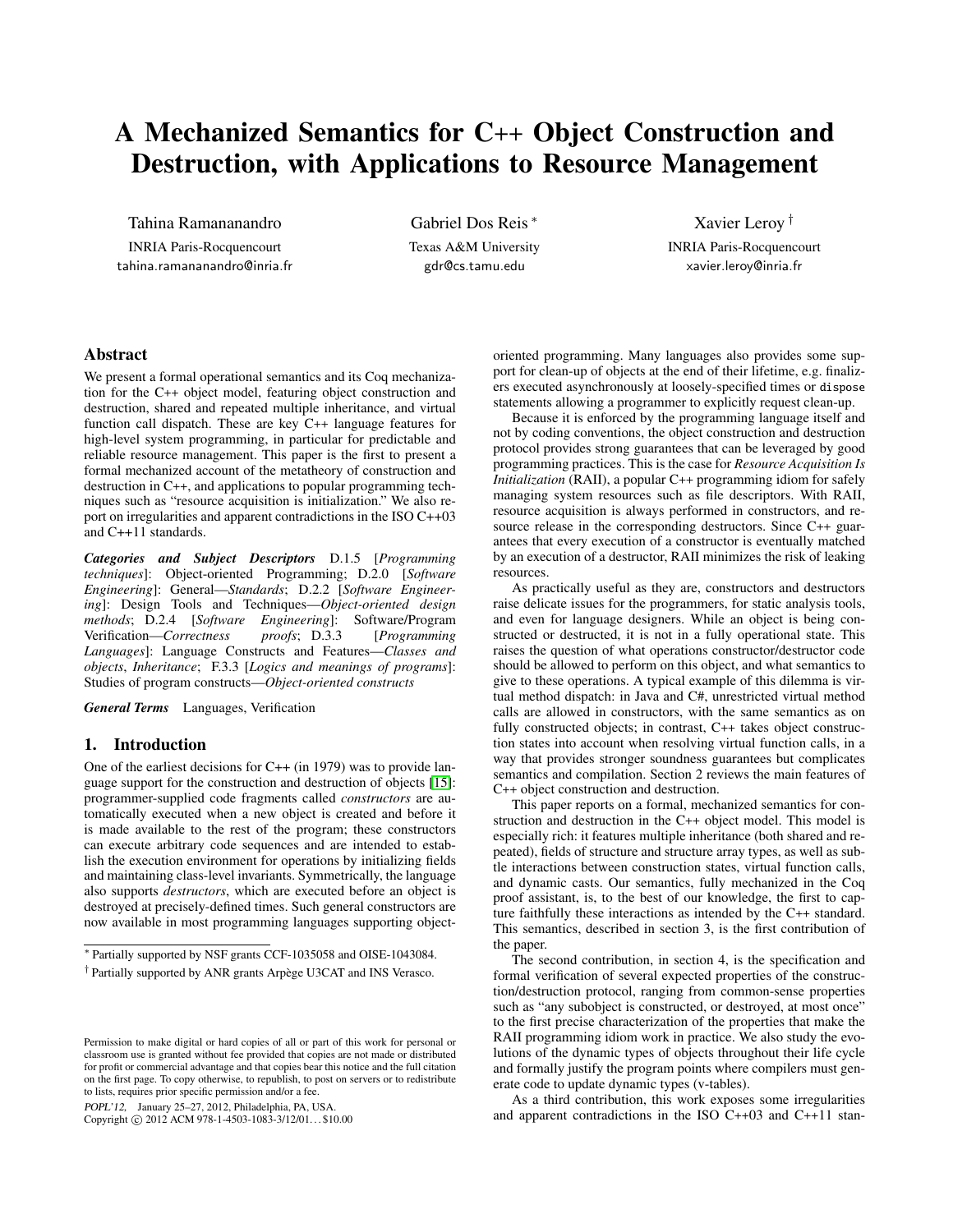dards, summarized in section 5. These have been reported to the ISO C++ committee; some were resolved in C++11, others will be in future revisions. We finish the paper with a few words about verified compilation ( $\S$ 6), a discussion of related work ( $\S$ 7) and future work  $(\S 8)$ , and concluding remarks  $(\S 9)$ .

All results presented in this paper were mechanized using the Coq proof assistant [\[1\]](#page-12-1). The Coq development is available at [http://gallium.inria.fr/˜tramanan/cxx/](http://gallium.inria.fr/~tramanan/cxx/). By lack of space, some aspects of the semantics are only sketched in this paper. A full description can be found in the first author's Ph.D. thesis [\[12,](#page-12-2) part 2].

# <span id="page-2-0"></span>2. Object construction and destruction in C++

A constructor is a special function that turns "raw memory" into an object. Its purpose is to create an environment where class invariants hold, and where the class's member functions will operate [\[2,](#page-12-3) [15,](#page-12-0) [16\]](#page-12-4). Conversely, at the end of the useful life of an object, another special function — called destructor — releases any acquired resources and turns the object back to mere raw memory. The time span between the completion of a constructor and the start of a destructor is the *lifetime* of the constructed object. The C++ language rules were designed to guarantee that class invariants set up by a constructor hold through the entire lifetime of an object. For example, a complete object's dynamic type does not change during its lifetime.

C++'s object construction and destruction mechanism is rooted in a few design principles:

- I. Every object and each of its subobjects (if any) is constructed exactly once.
- II. No object construction should rely on parts yet to be constructed, and no object destruction should rely on parts already destroyed.
- III. Every object is destroyed in the exact reverse order it was constructed.

These principles, independently of implementation considerations, enable support for reliable, modular, large-scale software development.

Principle I supports the idea that a resource acquired by an object (say a file lock) is predictably acquired exactly once.

Principle II embodies a notion of locality and scoping. While the constructor is creating the computation environment for member functions, very few class guarantees can be made. It is desirable to localize the complexity and/or convolution needed to correctly call a function in a few specific places before an object begins its lifetime. Furthermore, the author of a class should not have to worry about which data members of possible derived classes are correctly initialized during the execution of a constructor. On the other hand, she should be able to rely on base-class invariants. Consider the following example:

```
struct Locus {
  Locus(int a, int b) : x(a), y(b) { show(); }
  virtual void show () const {
     cout \langle x \rangle \langle x \rangle \langle x \rangle \langle x \rangle \langle x \rangle \langle x \rangle \langle x \rangle and 1;
  }
protected :
  int x;
  int y;
};
struct FeaturedLocus : Locus {
  FeaturedLocus (int a, int b, const vector& v)
     : Locus(a, b), features(v) { }
   void show () const {
      cout << x << ' ' << y
             << ' ' << features << endl;
```

```
}
private:
 vector features;
};
```
Construction of a FeaturedLocus object entails constructing its Locus base-class subobject, followed by copy-initialization of its features field from the v parameter. If, in the Locus constructor, the call to the virtual function show resolved to the final overrider Featured Locus:: show (as in Java or  $C#$ ), it would access the yetto-be-constructed field FeaturedLocus::features – an undesirable and unpleasant outcome. Consequently, Principle II argues for resolving the call (in the constructor) to an overrider not from a derived class; here it is Locus::show.

Finally, Principle III supports predictability and reliability. For instance, if an object acquires  $N$  resources through the construction of its subobjects, in general one would want to release them in the reverse order of acquisition, or else a deadlock might ensue.

Turning these general principles (and their implications) into executable specification in the face of object-oriented language features such as multiple inheritance (both repeated and shared), late binding function dispatch (virtual function calls), type queries, etc. is an interesting challenge. On the other hand, their fulfillment leads to interesting soundness results and, more importantly, reliable software development techniques for the programmer.

*Initialization versus assignment* There is a difference between initialization and "declaration followed by a first-time assignment". And it is not a stylistic distinction. Base-class subobjects and nonstatic data members are constructed before the proper body of the constructor is executed. Initializers for subobjects are specified in a comma-separated list before the opening brace of a constructor body (see the definition of the constructors for Locus and FeaturedLocus in the previous example.) In particular, there is *no other way* to initialize base-class subobjects, const or reference nonstatic data members. A base-class subobject, or a nonstatic data member, not mentioned in the member-initializer list is implicitly initialized with a default constructor, i.e. a constructor that can be called with no argument. Consequently, the language rules imply that all subobjects are constructed by the time the first statement of the constructor body (if not empty) is executed. The constructor for FeaturedLocus could have been written as

```
FeaturedLocus (int a, int b, const vector& v)
  : Locus(a,b) { features = v; }
```
In this variation, the Locus base-class subobject is initialized; the nonstatic data member features is default constructed, and finally the constructor body *assigns* the value of v to features. In C++, assignments of objects of class types are generally implemented by user-defined functions. These functions must assume that the left hand side of the assignment is an object *already constructed and in a valid state*. In particular, vector's assignment function must carefully check for self-assignment to avoid premature memory release; it must properly release the resources the object was managing before taking hold on the new ones. By contrast, during copyconstruction, the object being constructed has *not* acquired any resources yet; so the implementation code of the copy-constructor is usually far simpler than that for assignment.

<span id="page-2-1"></span>*Initialization order* Principle III has an interesting implication on the construction order of the constituents of an object. Observe that there is exactly one destructor per class, and that there can be as many constructors (per class) as deemed necessary by the programmer. Therefore, for a given class, subobjects in all constructors must be initialized in the same order — for that order must be the reverse destruction order of the (unique) destructor. Any well-defined order can do. However, for simplicity, a natural choice is the declaration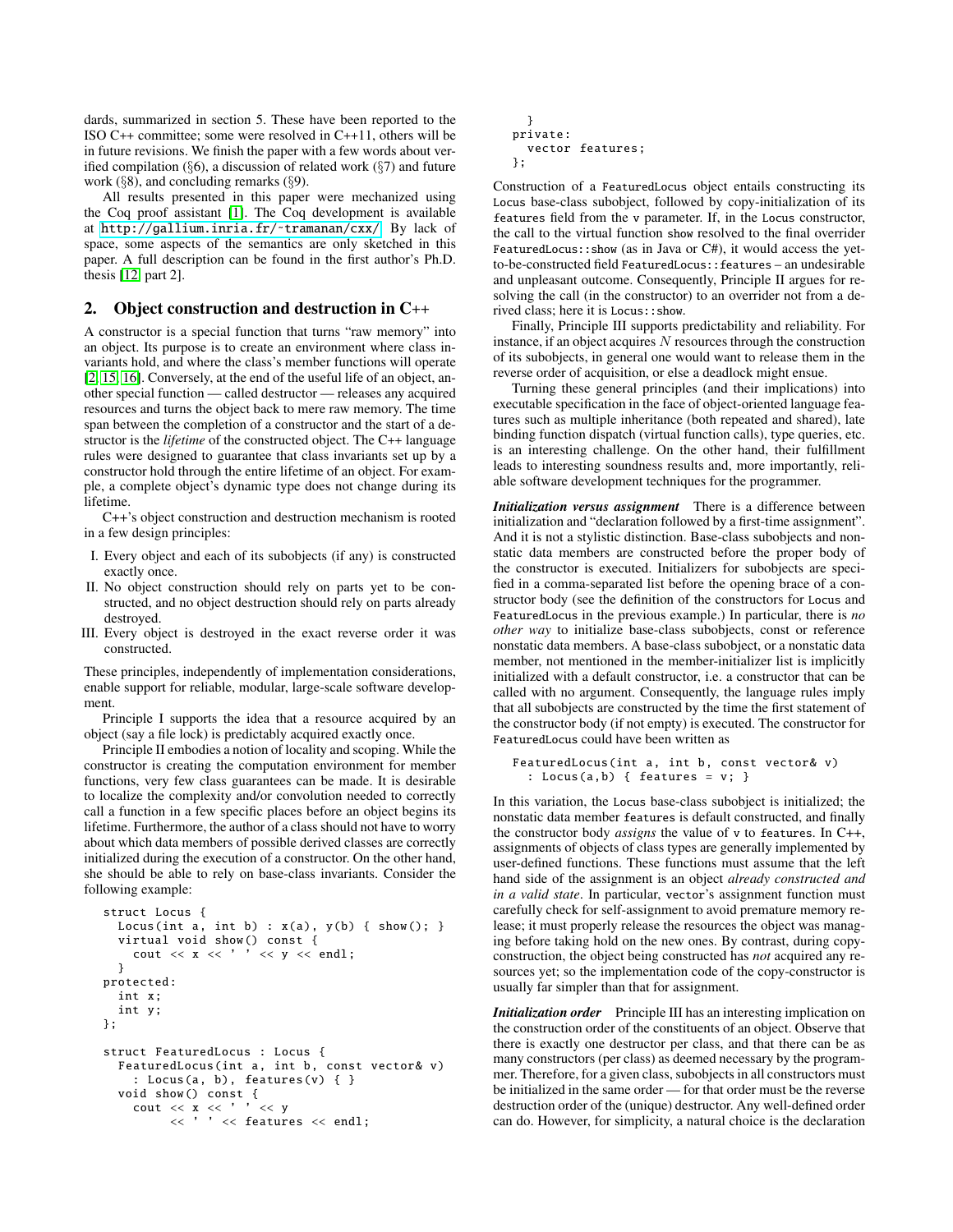

<span id="page-3-0"></span>Figure 1. A recursive tree representation of the subobjects of a class, such that a depth-first left-to-right traversal yields the subobject construction order.

order: initialization of all base-class subobjects in the (left-to-right) order of declaration in the class definition; followed by initialization of all nonstatic data members in their order of declarations in the class definition.

This construction order is simple, predictable, and reflects the compositional aspect of "class growth". However, shared inheritance (virtual base classes) poses a problem for the principle of "base before derived" and "strict order of declaration construction". Indeed, consider the following hierarchy of IO stream classes:

```
struct istream : virtual basic_ios { ... };
struct ostream : virtual basic_ios { ... };
struct iostream : istream , ostream { ... };
```
where the class basic\_ios maintains states and implements operations common to both input and output streams; the classes istream and ostream implement input and output stream functionalities. The class iostream combines both input and output facilities. If an iostream object was to be constructed according to the declaration order outlined above, the corresponding basic\_ios base-class subobject would be constructed twice: once when the istream baseclass subobject is constructed, and a second time when the ostream base-class subobject is constructed. This problem is resolved by executing constructors for virtual bases (in declaration order) before all other constructors. More generally, C++ retains the following *almost-declaration order* construction for a complete object, also depicted on Figure [1:](#page-3-0)

- 1. virtual base-class subobjects are constructed in a depth-first left-to-right traversal of the inheritance graph;
- 2. direct non-virtual base-class subobjects are constructed in declaration order;
- 3. nonstatic data members are constructed in declaration order.

*Builtin object types* The C++ programming language was designed with two competing ideals: a sound high-level object model with equal support for user-defined types and builtin types, and a near-total compatibility with C for system programming. The resulting tension has made the general model of object construction and destruction grow barnacles. Indeed, C lacks the notion of object construction so central to C++'s object model. But, in reality, both languages agree on the semantics of programs that read from uninitialized objects: undefined behavior, except in very limited cases where a read access is done as "raw memory". In C, object initialization is usually expressed in terms of storage acquisition followed by assignment; C++ distinguishes assignment from construction. To achieve the same ultimate semantics and to support generic programming, C++ extended the notion of constructor (and destructor) to builtin types. A builtin data member can be explicitly initialized with default value using the default construction syntax:

struct Locus { Locus () : x(), y() { } };

Here, the default constructor Locus explicitly constructs the data members x and y with a default value (zero) so that in the complete object declaration "Locus origin;", the origin object has its coordinates initialized to zero. Would the semantics be the same were x and y not explicitly listed in the member-initializer list? The answer is no: objects of builtin type with no explicit initializers are constructed but, left with indeterminate values. This irregularity was introduced as a way to satisfy the widespread practice in C where objects are given first-time values long after their declarations. This irregularity, and others related to destructors for builtin types, surely complicate the C++ semantics rules as well as formalization. However, they are not fundamental to the object model. In fact, the C++ standards committee is considering unifying initialization and lifetime rules in a post-C++11 standard. We hope this work will help in that endeavor.

#### 3. Formal operational semantics

#### <span id="page-3-1"></span>3.1 Syntax of the core language

We focus on a core language of objects that features the main aspects of the C++ object model: construction and destruction; multiple inheritance (both virtual and non-virtual), virtual functions, and nonstatic data members (a.k.a. "fields") of scalar, array or complete non-abstract object types. To simplify the presentation, we formalize only fields that are arrays of object types, viewing a field of object type T as a one-element array of type " $T[1]'$ ".

The core language is a language of statements operating over variables in 3-address style. We assume that typechecking was performed, static overloading was resolved, and expressions were decomposed into elementary statements. The syntax of statements follows.

| $op, \ldots$   | :Op                                                   | Builtin operations       |
|----------------|-------------------------------------------------------|--------------------------|
| $var, \ldots$  | $\therefore Var$                                      | Variables                |
| $B, C, \ldots$ | $\therefore Class$                                    | Classes                  |
| fname          | : Field                                               | Field names              |
| mname          | : Method                                              | Method names             |
|                | $Stmt ::=$ skip                                       | Do nothing               |
|                | $var' := op(var^*)$                                   | <b>Builtin operation</b> |
|                | $var' := var \rightarrow c$ fname                     | Field read               |
|                | $var\rightarrow_C \text{frame} := var'$               | Scalar field write       |
|                | $var' := \& var[var_{\text{index}}]_C$                | Array cell access        |
|                | $ var' :=$                                            |                          |
|                | dynamic_cast $\langle B \rangle_C (var)$ Dynamic cast |                          |
|                | $var' \rightarrow_{C} mname(var^*)$                   | Virtual function call    |
|                | $Stmt_1; Stmt_2$                                      | Statement sequence       |
|                | return                                                | Function return          |
|                | $\vert$ {C var [var count] =                          | Block-scoped object      |
|                | $\{ObjInit^*\}; Stmt\}$                               |                          |

The Coq formalization also features simple control structures (if/then/else, infinite loops with early exits), as well as static casts. We leave these extra features out in this paper to concentrate on the essential features of the language: accesses to fields; virtual function calls; dynamic casts; and block-scoped objects. The statement  $\{C x[N] = \{ObjInit^*\}; Stmt\}$  allocates an array of N objects of type  $C$ , constructs each of its elements according to the list of initializers  $ObjInit^*$ , binds the array to variable x, executes the block body  $Stmt$ , destructs each element of the array x, and finally deallocates the whole array.

Initializers are syntactically presented in C++ as constructor calls with expressions as arguments. Since our language lacks expressions, we model initializers as a statement (which evaluates the expression arguments into temporary variables) followed by an invocation of a constructor for object fields or the initialization of a scalar field.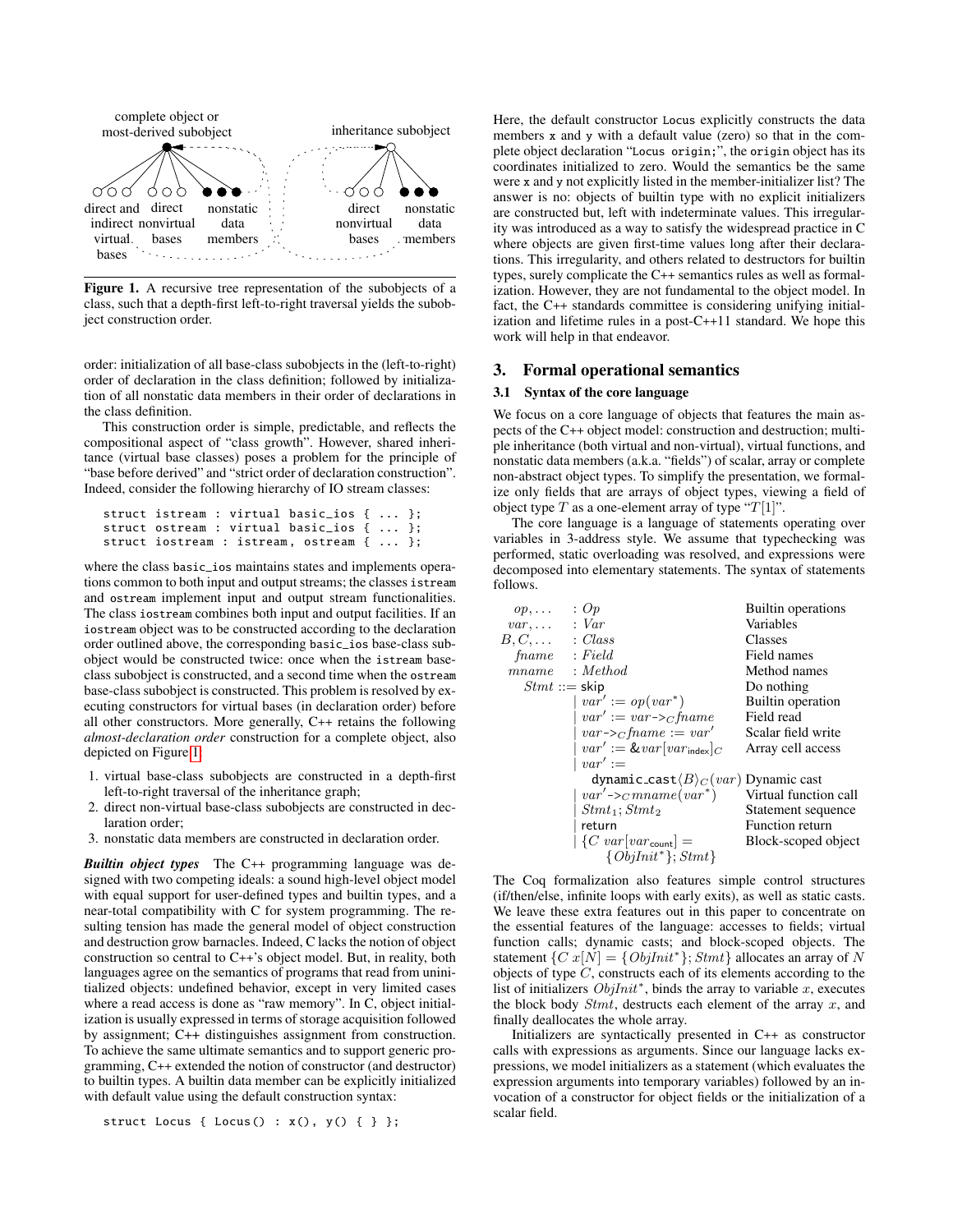| $ObjInit ::= Stmt; C(var^*)$       | Class object initializer                               |
|------------------------------------|--------------------------------------------------------|
| $FieldInit ::= (Stmt; fname(var))$ | Scalar field initializer                               |
| $ fname{ObjInit*}\rangle$          | Structure field initializers (one for each array cell) |
| $Init ::= ObjInit   FieldInit$     |                                                        |

Arguments to functions and constructors can be scalar values, i.e. integers, or floating point data, or pointers to objects. We do not model passing objects by value: this raises delicate issues with the construction and destruction of *temporary objects*, discussed in §[8.](#page-12-5)

| $Construct:$                       | $Costr ::= C(var^*) : Init^* {Stmt}$ | Constructor      |
|------------------------------------|--------------------------------------|------------------|
| $DetholdDef ::=$ virtual void      | Virtual function                     |                  |
| $MethodDef ::=$ scalar frame;      | Data member                          |                  |
| $FieldDef ::=$ scalar frame;       | Data member                          |                  |
| $Base ::= B  $ virtual B           |                                      |                  |
| $ClassDef ::=$ struct $C : Base^*$ |                                      |                  |
| ${FieldDef* MethodDef*}$           | Constr* Destr}                       | Class definition |
| $Program ::= ClassDef";$           | main({}                              | Program          |

A complete program consists of a hierarchy of classes. Each class definition contains a list of virtual and non-virtual base classes, a list of data members (a.k.a. fields), definitions for virtual functions (a.k.a. methods), one or several constructors, and one destructor. Each constructor consists of a parameter list, a sequence of initializers (for direct non-virtual bases, fields, and direct or indirect virtual bases), and a constructor body (an arbitrary statement). Destructors take no parameters and consist only of a body.

#### 3.2 Designating subobjects

A crucial issue in formalizing the C++ object model is to capture the fact that each object of a class C contains *subobjects*, one for each base and each field of C. Subobjects can be arbitrarily nested, but can also be shared along several inheritance paths, owing to virtual inheritance. For this reason, a subobject cannot be identified by a store locations  $\ell$ ; instead, it is described by a pair of the location  $\ell$ of the array of complete objects containing it, and a *path* from this array to the desired subobject. Intuitively, a path is a sequence of selection operations of the form "select a base class" or "select a field" or "select an element of an array". This path-based approach was introduced by Rossie and Friedman [\[14\]](#page-12-6), later mechanized in Isabelle/HOL by Wasserrab *et al.* [\[18\]](#page-12-7), and further extended with structure array fields and mechanized in Coq by Ramananandro *et al.* [\[13\]](#page-12-8). We now briefly recall this path-based formalization, referring the reader to [\[13,](#page-12-8) [18\]](#page-12-7) for full details.

An *inheritance path*  $\sigma$  is a pair  $(h, l)$  of an inheritance kind  $h ::=$  Repeated | Shared and a list of class names l. Such a path designates a *base-class subobject* of some type A of an object of type C. If  $h =$  Repeated, it is a path through the *repeated*, or *nonvirtual*, inheritance graph. Each path from C to A corresponds to a distinct copy of A within C. If  $h =$  Shared, it is a path from a virtual base  $B$  of  $C$  to  $A$ , regardless of how the virtual base  $B$  is reached.

Not all paths are valid with respect to the class hierarchy. The following inference rules define the relation  $C \prec (h, l) \not\supseteq A$ , meaning that  $(h, l)$  is a valid inheritance path from  $C$  to a baseclass subobject of  $C$  of static type  $A$ .

$$
C \prec (\text{Repeated}, C :: \epsilon) \not\stackrel{\mathcal{I}}{\rightarrow} C
$$
  

$$
\xrightarrow{B \text{ direct non-virtual base of } C} B \prec (\text{Repeated}, l) \not\stackrel{\mathcal{I}}{\rightarrow} A
$$
  

$$
C \prec (\text{Repeated}, C :: l) \not\stackrel{\mathcal{I}}{\rightarrow} A
$$

B virtual base of C 
$$
B \sim \langle (h, l) \rangle \stackrel{\mathcal{I}}{\rightarrow} A
$$
  
 $C \sim \langle \text{Shared}, l \rangle \stackrel{\mathcal{I}}{\rightarrow} A$ 

An object is said to be a *most-derived* object if, and only if, it is not a base-class subobject of any other object. A most-derived object of type  $C$  is designated by the trivial inheritance path (Repeated,  $C::\epsilon$ ).

Inheritance paths compose naturally: if  $C \prec (h, l) \rightarrow^{\mathcal{I}} B$  and  $B \quad \langle (h', l') \rangle \frac{\mathcal{I}}{\rightarrow} A$ , we have  $C \quad \langle (h, l) @ (h', l') \rangle \frac{\mathcal{I}}{\rightarrow} A$ . Here, @ is the *cast to base* operator, defined as follows: for a cast through non-virtual inheritance,  $(h, l)@\textsf{(Repeated, } B :: l') = (h, l + l');$  whereas through virtual inheritance, we have  $(h, l)@\text{(Shared}, l') = (\text{Shared}, l').$  (We write  $+$  for list concatenation.)

In the presence of fields that are structures or arrays of structures, the notions of paths and subobjects must be extended to allow selecting elements of arrays of structures. Ramananandro *et al.* [\[13\]](#page-12-8) define *array paths* as lists of  $(i, \sigma, F)$  triples, where i is an array index,  $\sigma$  an inheritance path, and F the name of a structure array field. An array path goes from an array of  $n$  structures of type C to an array of  $n'$  structures of type C', which we write  $C[n] \prec \alpha$   $\rightarrow$   $C'[n']$  and define by the inference rules below. An auxiliary predicate  $C[n] \nightharpoonup \langle i, \sigma \rangle^{\mathcal{CI}}$  A captures the selection of the i-th element of an array followed by the extraction of a base-class subobject  $\sigma$  of type A.

$$
\frac{0 \le i < n \quad C \prec \sigma \rightharpoonup^{\mathcal{I}} A}{C[n] \prec i, \sigma \rightharpoonup^{\mathcal{I}} A} \qquad \frac{0 \le n' \le n}{C[n] \prec \epsilon \rightharpoonup^{\mathcal{A}} C[n']}
$$
\n
$$
F = (f, D, m) \text{ is a structure field defined in } A
$$
\n
$$
\frac{C[n] \prec i, \sigma \rightharpoonup^{\mathcal{I}} A \quad D[m] \prec \alpha \rightharpoonup^{\mathcal{A}} C'[n']}{C[n] \prec (i, \sigma, F) :: \alpha \rightharpoonup^{\mathcal{A}} C'[n']}
$$

In the core language of §[3.1,](#page-3-1) a *complete* object (bound to a variable  $x$  by a block statement) is always an array of structures, with type  $C[n]$ . A *subobject* of type A of such a complete object is. therefore, a triple  $(\alpha, i, \sigma)$  where  $\alpha$  is an array path from  $C[n]$  to some  $C'[n']$  and  $i \in [0, n')$  is an index in the array of type  $C'[n']$ and  $\sigma$  is the inheritance path for a base-class subobject of  $C'$  of type A. We write  $C[n] \prec (\alpha, i, \sigma) \rightarrow A$  to mean that  $(\alpha, i, \sigma)$ designates a valid subobject of type A of the array  $C[n]$ . This relation is defined by:

$$
\frac{C[n] \neg \langle \alpha \rangle \negthinspace \stackrel{A}{\rightarrow} C'[n'] \neg \langle i, \sigma \rangle \negthinspace \stackrel{C\mathcal{I}}{\rightarrow} A}{C[n] \neg \langle (\alpha, i, \sigma) \rangle \negthinspace \rightarrow \, A}
$$

Then, a subobject of a complete C object is a most-derived  $C'$ object if, and only if, it can be written as  $(\alpha, i, ($ Repeated,  $C' :: \epsilon)$ ) where  $C[n] \rightharpoonup \rightharpoonup \rightharpoonup C'[n']$  and  $0 \leq i < n'$ . In practice, this means that a most-derived object corresponds to a cell of a structure array, the array being either the complete C object itself ( $\alpha = \epsilon$ ) or some structure field of a subobject of the complete object.

Our operational semantics uses these notions to unambiguously identify complete objects by locations  $\ell$  in the store, subobjects by pairs  $(\ell, (\alpha, i, \sigma))$  of a location and a subobject, and fields by triples  $(\ell,(\alpha,i,\sigma),f)$  of a subobject of some type A and a name f of a field declared in A.

#### 3.3 Construction states

In the C++ language, the behaviors of operations over objects depend on the *construction state* of these objects. For example, it is not possible to invoke a virtual function of a class  $C$  if the base classes of C have not been constructed yet, or are undergoing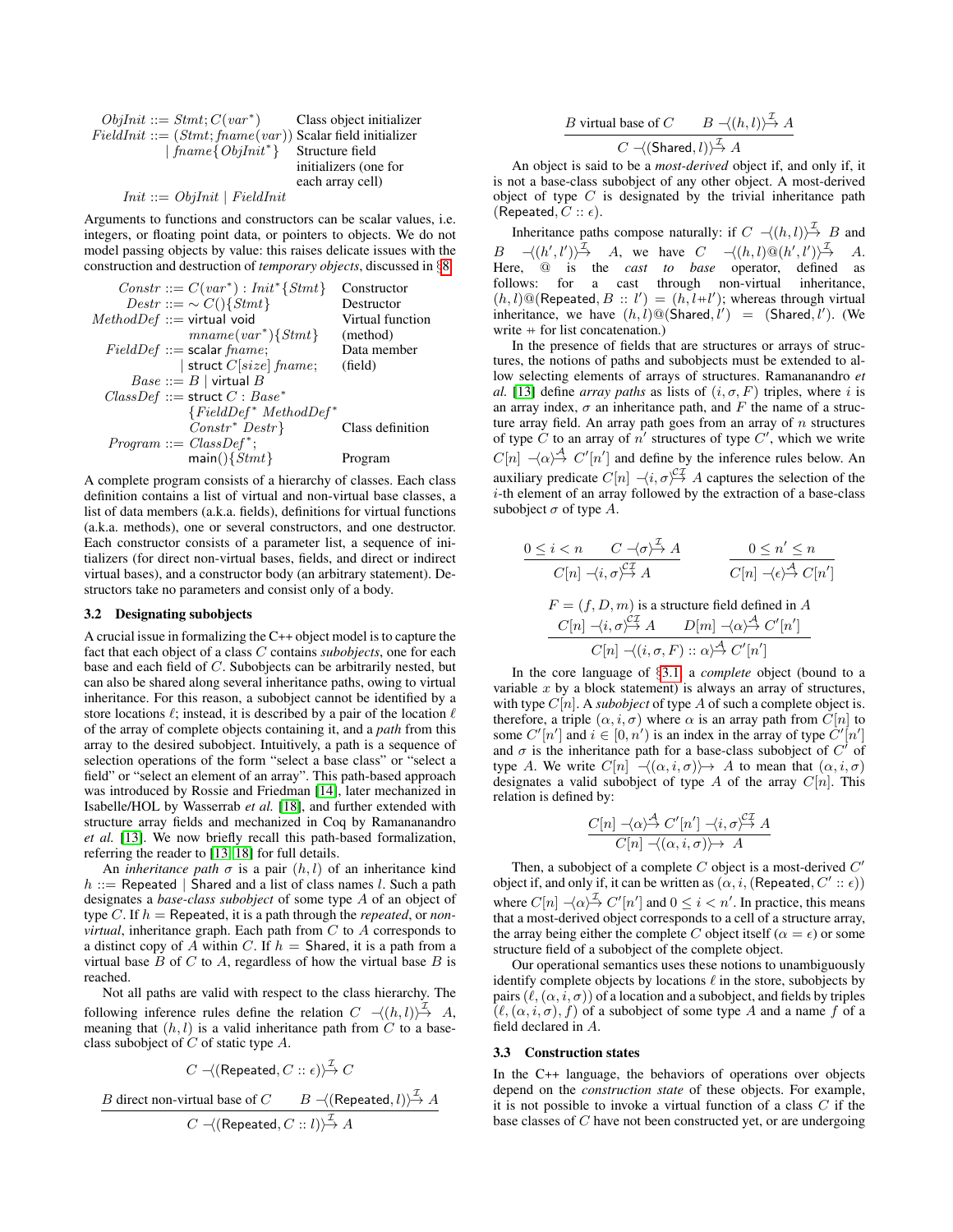destruction. Likewise, as described in §[2,](#page-2-0) virtual method dispatch behaves differently when a most-derived object is fully constructed and when it is undergoing construction or destruction.

Our operational semantics therefore associates a construction state to every subobject and every field, and updates these states during construction and destruction steps. A given subobject can be in one of 7 construction states, whose meanings differ slightly depending on whether the subobject is a most-derived subobject (e.g. an element of a structure array) or a base-class subobject. For a most-derived object, the construction states and their meanings are:

- 1. Unconstructed: Construction has not started yet.
- 2. StartedConstructing: The construction of base-class subobjects has started, but not the fields.
- 3. BasesConstructed: The base-class subobjects are completely constructed. Now constructing the fields or executing the constructor body.
- 4. Constructed: The constructor body has returned, and destruction has not started yet.
- 5. StartedDestructing: The body of the destructor is executing or the fields are undergoing destruction.
- 6. DestructingBases: The fields have been completely destructed. Bases are undergoing destruction.
- 7. Destructed: All bases and fields have been destructed.

For a base-class subobject, we need to exclude virtual bases from the meaning of its construction state. Indeed, as discussed in §[2](#page-2-1) and shown in Figure [1,](#page-3-0) virtual bases are morally attached to the enclosing most-derived object, not to the base-class subobject. Therefore, for those base class subobjects that are not most-derived objects, we reinterpret four of the construction states as follows:

- 1. Unconstructed: Construction of the *non-virtual part* has not started yet. However, virtual bases may have been already constructed.
- 2. StartedConstructing: The construction of *non-virtual* baseclass subobjects has started, but not the fields
- 6. DestructingBases: The fields have been completely destructed. *Non-virtual bases* are undergoing destruction.
- 7. Destructed: All fields and *non-virtual bases* have been destructed.

Then, the *lifetime* of a subobject  $\sigma$  can be defined as the set of execution states where its construction state is exactly Constructed.

Construction states are naturally ordered by chronology. We write  $c < c'$  to say that state c occurs earlier than state  $c'$  in the enumeration above, and  $S(c)$  to denote the state immediately following  $c$ , if it exists.

Finally, fields also carry a construction state: one among Unconstructed, StartedConstructing, Constructed, StartedDestructing, and Destructed, with similar meaning as for subobjects. As an example of use, writing to a scalar field is possible only if it is in state Constructed, therefore preventing accesses to an unconstructed or already destructed field.

#### <span id="page-5-0"></span>3.4 Operational semantics

The semantics of the core language is stated in terms of evolutions of a global state  $G$ , which contains four partial maps:

- LocType: maps locations  $\ell$  of complete objects to pairs  $(C, n)$ representing the types  $C[n]$  of the complete objects.
- FieldValue: associates values to pairs  $(\pi, f)$  of a subobject  $\pi$ and a scalar field f.
- Constr $\text{State:}$  associates construction states to subobjects  $\pi$ .
- Constr $\text{State}^{\mathcal{F}}$ : associates construction states to fields  $(\pi, f)$ .

We write e.g.  $G.LocType(\ell) = (C, n)$  to denote a lookup in a component of the state, and  $G$ [LocType $(\ell) \leftarrow (C, n)$ ] to denote an update.

The main challenge in this semantics is to formalize the object construction and destruction protocol. (Other aspects of our language, such as accesses to fields, dynamic casts and virtual function dispatch, are semantically well understood from the work of Wasserrab *et al.* [\[18\]](#page-12-7).) At a high level of abstraction, construction of a complete object corresponds to enumerating its subobjects according to a depth-first, left-to-right traversal of the construction tree depicted in Figure [1.](#page-3-0) The initializers encountered during this traversal are then executed to determine the arguments to the constructors, followed by invocations of the designated constructors (for bases and elements of structure array fields) or field assignments (for scalar fields). Construction states of subobjects and fields are updated along the way. Destruction is similar, but proceeds in the exact reverse order: depth-last, right-to-left traversal of the construction tree.

The description above strongly suggests a big-step operational semantics or, equivalently, a definitional interpreter, since the recursive structure of these semantics matches well the recursive nature of the construction tree. However, there are two reasons why we want a small-step transition semantics instead. First, statements, constructors and initializers may fail to terminate, and we would like to account both for terminating and diverging executions. Second and more importantly, we need our semantics to materialize the *context* in which a constructor or destructor executes, or in other terms the *continuation* of all pending constructor/destructor invocations which will be restarted when the current constructor/destructor finishes. Being able to reason on this explicit context/continuation is necessary in order to prove most of the high-level semantic properties of §[4.](#page-7-0)

The operational semantics, therefore, is presented in small-step style as a transition relation  $(\mathcal{P}, \mathcal{K}, \mathcal{G}) \to (\mathcal{P}', \mathcal{K}', \mathcal{G}')$  operating over triples of a control point  $P$ , a continuation  $K$  and a global state G. We distinguish 5 kinds of control points  $P$ :

- Codepoint $(Stmt_1, Stmt^*, Env, Block^*)$ : about to execute statement  $\dot{S}tmt_1$  followed by the list of statements  $Stmt^*$ , under variable environment  $Env$ .  $Block^*$  is the list of all blocks enclosing the current statement, where a block is a pair  $(\ell, Stmt^*)$  of a complete object  $\ell$  to destruct at block exit and the remaining statements to execute after exiting from the block.
- Constr( $\pi$ , ItemKind,  $\kappa$ , L, Env): about to construct the list L of the bases or fields of the subobject  $\pi$ . Initializers are to be looked for using constructor  $\kappa$ , and they operate on the variable environment Env to pass arguments to their constructors. *ItemKind* is one of Bases(DirectNonVirtual) or Bases(Virtual) or Fields, to request the construction of, respectively, direct non-virtual bases or virtual bases or fields of  $\pi$ .
- ConstrArray $(\ell, \alpha, n, i, C, ObjInit^*, Env)$ : about to construct cells i to  $n - 1$  of type C, of the array  $\alpha$  from the complete object  $\ell$ , using the initializers  $ObjInit^*$  to initialize the cells, and *Env* as variable environment to execute the initializers.
- Destr( $\pi$ , *ItemKind*, *L*): about to destruct the list *L* of bases or fields of the subobject  $\pi$ .
- DestrArray( $\ell, \alpha, i, C$ ): about to destruct cells i down to 0 of type C, of the array  $\alpha$  from the complete object  $\ell$ .

We omit the grammar of continuations  $K$ , which can be found in [\[12,](#page-12-2) chapter 9].

The operational semantics is composed of 56 inference rules defining the transition relation  $(\mathcal{P}, \mathcal{K}, \mathcal{G}) \to (\mathcal{P}', \mathcal{K}', \mathcal{G}')$ , for a total of about 900 lines of Coq definitions. We show some represen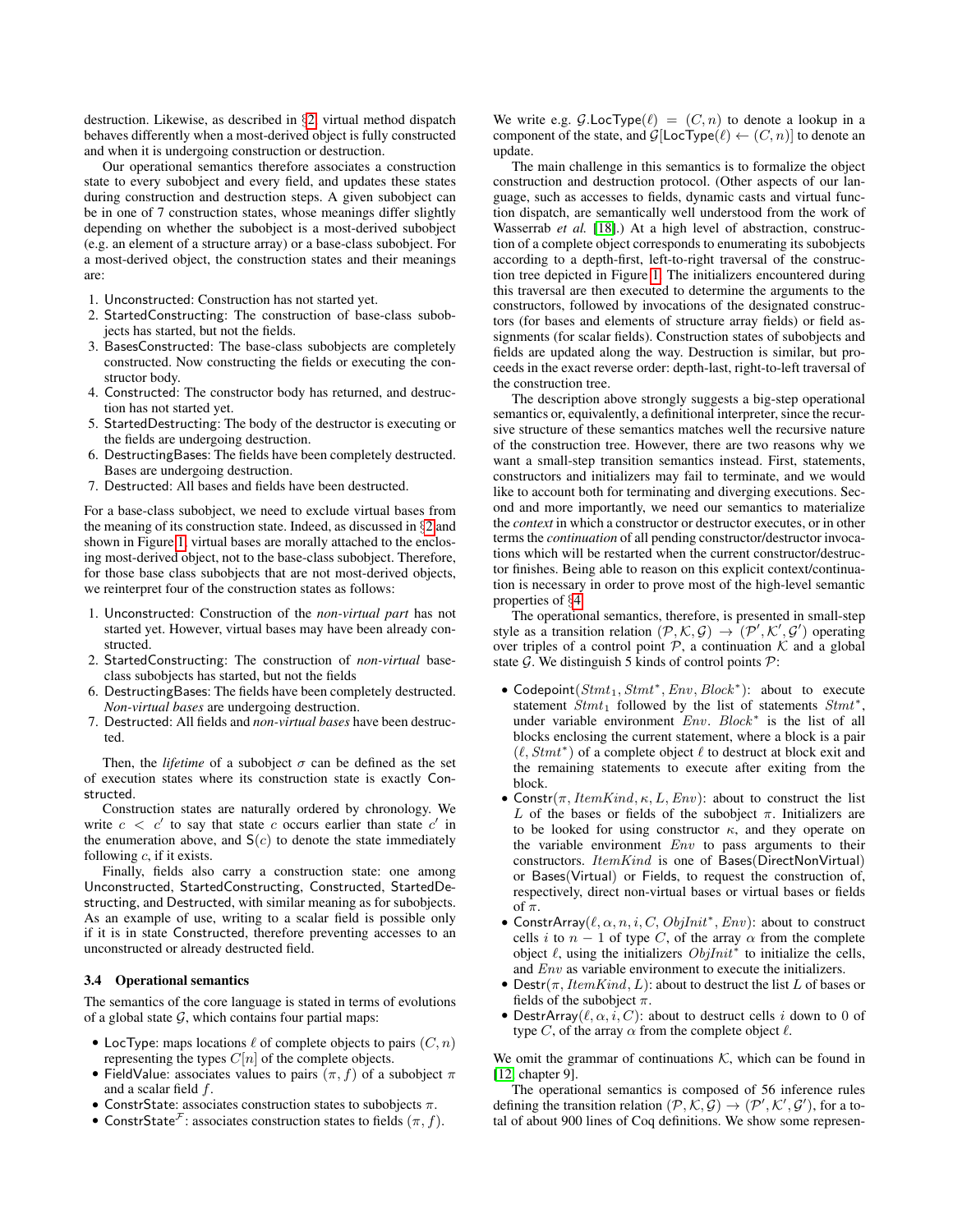tative rules to give the general flavor, and refer the reader to the first author's thesis [\[12,](#page-12-2) chapter 9] for a full listing.

*Field accesses* Reading from a scalar field is modeled as follows:

$$
Env(var) = \pi \qquad \mathcal{G} \vdash \pi : C \qquad f = (fd, (\mathsf{Sc}, t)) \in \mathcal{F}(C)
$$
\n
$$
\mathcal{G}.\mathsf{FieldValue}(\pi, f) = res \qquad Env' = Env[var' \leftarrow res]
$$
\n
$$
(\mathsf{Codepoint}(var' := var \rightarrow_{C} f, L, Env, \mathcal{B}), \mathcal{K}, \mathcal{G})
$$
\n
$$
\rightarrow (\mathsf{Codepoint}(\mathsf{skip}, L, Env', \mathcal{B}), \mathcal{K}, \mathcal{G})
$$

Likewise, for an assignment to a scalar field, we have:

$$
Env(var) = \pi \qquad \mathcal{G} \vdash \pi : C \qquad f = (fid, (\mathsf{Sc}, t)) \in \mathcal{F}(C)
$$
\n
$$
\mathcal{G}.\mathsf{Construct}^{\mathcal{F}}(\pi, f) = \mathsf{Constructed}
$$
\n
$$
Env(var') = res \qquad \mathcal{G}' = \mathcal{G}[\mathsf{FieldValue}(\pi, f) \leftarrow res]
$$
\n
$$
(\mathsf{Codepoint}(var \rightarrow cf := var', L, Env, \mathcal{B}), \mathcal{K}, \mathcal{G})
$$
\n
$$
\rightarrow (\mathsf{Codepoint}(\mathsf{skip}, L, Env, \mathcal{B}), \mathcal{K}, \mathcal{G}')
$$

Note the side condition preventing assignment to a scalar field that is not Constructed. For reads, this conditions is not necessary: Theorem [4](#page-8-0) below shows that if a field has a value, then it is Constructed.

*Dynamic types* Virtual function calls and dynamic casts both involve the notion of *dynamic type* of a subobject, which the C++ standard defines as its most-derived object during the lifetime of the latter. However, the standard also permits virtual function calls and dynamic casts during the execution of the constructor body, or field initializers, or destructor body corresponding to the subobject. To unify these two cases, we introduce the notion of *generalized dynamic type*. We define the predicate gDynType $(\ell, \alpha, i, \sigma, B, \sigma', \sigma'')$ , meaning that the base-class subobject  $\sigma'$  of static type B is the generalized dynamic type of the subobject  $(\ell, (\alpha, i, \sigma))$  with  $\sigma = \sigma' \mathbb{Q} \sigma''$ .

$$
\mathcal{G}.\text{LocType}(\ell) = (D, n) \qquad D[n] \neg \langle \alpha \rangle \negthinspace \stackrel{\Delta}{\rightarrow} C[m] \neg \langle (i, \sigma) \rangle \negthinspace \stackrel{\text{CF}}{\rightarrow} B
$$
\n
$$
\mathcal{G}.\text{Construct}(\ell, (\alpha, i, (\text{Repeated}, C :: \epsilon))) = \text{Constructed}
$$
\n
$$
\mathcal{G} \vdash \text{gDynType}(\ell, \alpha, i, \sigma, C, (\text{Repeated}, C :: \epsilon), \sigma)
$$
\n
$$
\mathcal{G}.\text{LocType}(\ell) = (D, n)
$$
\n
$$
D[n] \neg \langle \alpha \rangle \negthinspace \stackrel{\Delta}{\rightarrow} C[m] \neg \langle (i, \sigma_{\circ}) \rangle \negthinspace \stackrel{\text{CT}}{\rightarrow} C_{\circ}
$$
\n
$$
\mathcal{G}.\text{Construct}(\ell, (\alpha, i, \sigma_{\circ})) = c
$$
\n
$$
c = \text{BaseConstructed} \lor c = \text{StartedDestructing}
$$
\n
$$
\frac{C_{\circ} \neg \langle \sigma' \rangle \negthinspace \stackrel{\text{T}}{\rightarrow} B \qquad \sigma = \sigma_{\circ} @ \sigma'}{\mathcal{G} \vdash \text{gDynType}(\ell, \alpha, i, \sigma, C_{\circ}, \sigma_{\circ}, \sigma')}
$$
\nThe semantics of virtual function calls is similar to that give

The semantics of virtual function calls is similar to that given by Wasserrab *et al.* [\[18\]](#page-12-7), except that we use the generalized dynamic type instead of the most-derived object. If  $C<sub>o</sub>$  is the generalized dynamic type of subobject  $\sigma'$ , the predicate VFDispatch $(C_\circ, \sigma', f, B'', \sigma'')$  determines the subobject  $\sigma'' : B''$ of  $C<sub>o</sub>$  containing the definition of virtual function f that must be invoked, following the same algorithm as in [\[18\]](#page-12-7):

- 1. Determine the static resolving subobject  $\sigma_f$  declaring f.
- 2. Choose the *final overrider* for the method. The final overrider is the inheritance subobject  $\sigma''$  between  $C_{\circ}$  and  $\sigma_f$ , nearest to  $C_{\circ}$ , and declaring f.

The transition rule for a virtual function call is, then,

$$
Env(var) = (\ell, (\alpha, i, \sigma))
$$
  
\n
$$
\mathcal{G} \vdash \text{gDynType}(\ell, \alpha, i, \sigma, C_{\circ}, \sigma_{\circ}, \sigma')
$$
  
\n
$$
\text{VFDispatch}(C_{\circ}, \sigma', f, B'', \sigma'')
$$
  
\n
$$
B'', f = f(varg_1, \dots, varg_n) \{body\} \quad \forall j, Env(var_j) = v_j
$$
  
\n
$$
Env' = \varnothing [varg_1 \leftarrow v_1] \dots [varg_n \leftarrow v_n][\text{this} \leftarrow (\ell, (\alpha, i, \sigma_{\circ} @ \sigma''))]
$$
  
\n(Codepoint(var \rightarrow\_B f(var\_1 \dots var\_n), L, Env, B), K, G)

$$
\rightarrow (Codepoint(body, \epsilon, Env', \epsilon), Kretcall(var, L, Env, B) :: K, G)
$$

Similarly, dynamic casts are handled as in Wasserrab *et al.* [\[18\]](#page-12-7), using the generalized dynamic type instead of the most derived object. The transition rule is omitted for brevity, but can be found in [\[12,](#page-12-2) chapter 9].

*Destruction* We now give the flavor of the object construction and destruction protocol, starting with the simpler of the two, namely destruction. Destruction starts when the body of a block has reduced to skip or return:

$$
\frac{(st = \textsf{skip} \land L = \epsilon) \lor st = \textsf{return} \qquad \mathcal{G}.\textsf{LocType}(\ell) = (C, n)}{(\textsf{Codepoint}(st, L, Env, (\ell, L') :: \mathcal{B}), \mathcal{K}, \mathcal{G})} \rightarrow (\textsf{DestArray}(\ell, L, n - 1, C), \\ \textsf{Kcontinue}(st, Env, L', \mathcal{B}) :: \mathcal{K}, \mathcal{G})
$$

The DestrArray execution state requests the destruction of all elements of the structure array  $C[n]$  at  $\ell$ , starting with the last element  $(n - 1)$ . Eventually, we reach a state where no more elements remain to be destructed, in which case we effectively exit from the block.

$$
(\text{DestrArray}(\ell, \alpha, -1, C),
$$
  
Kcontinue(st, Env, L, B) :: K, G)  

$$
\rightarrow (\text{Codepoint(st}, L, Env, B), K, G)
$$

When the destruction of a most-derived object (i.e. a structure array cell) is requested, we first enter the body of the associated destructor in a variable environment that binds this to the object.

$$
\pi = (\ell, (\alpha, i, (\text{Repeated}, C::\epsilon))) \qquad Env = \varnothing[\text{this} \leftarrow \pi] \n\underline{G'} = \underline{G}[\text{Construct}(\pi) \leftarrow \text{StartedDestructing}] \n\underbrace{\text{(DestrArray}(\ell, \alpha, i, C), K, G)}_{\text{Codepoint}(\text{stmt}, \epsilon, Env, \epsilon)}, \\ \rightarrow (\text{Codepoint}(\ell, \alpha, i, C), K, G) :: K, G')
$$

When the destructor body returns, the fields of the subobject have to be destructed, in reverse declaration order.

$$
\begin{array}{ll} \pi = (\ell, (\alpha, i, (h, l))) & \mathsf{last}(l) = C & L = \mathsf{rev}(\mathcal{F}(C)) \\ \hline (\mathsf{Codepoint}(\mathsf{return}, \mathit{Stmt}^*, \mathit{Env}, \epsilon), \mathsf{Kdestr}(\pi) :: \mathcal{K}, \mathcal{G}) \\ \rightarrow (\mathsf{Destr}(\pi, \mathsf{Fields}, L), \mathcal{K}, \mathcal{G}) & \end{array}
$$

Destructing a scalar field erases its value and changes its construction state to Destructed, before proceeding with the remaining fields.

$$
f = (fid, (\mathsf{Sc}, t))
$$
\n
$$
\mathcal{G}' = \mathcal{G}[\mathsf{FieldValue}(\pi, f) \leftarrow \bot][\mathsf{ConstructSet}^{\mathcal{F}}(\pi, f) \leftarrow \mathsf{Destructed}]
$$
\n
$$
(\mathsf{Destr}(\pi, \mathsf{Fields}, f :: L), \mathcal{K}, \mathcal{G})
$$
\n
$$
\rightarrow (\mathsf{Destr}(\pi, \mathsf{Fields}, L), \mathcal{K}, \mathcal{G}')
$$

Destructing a structure array field changes its construction state to StartedDestructing, then requests the destruction of the array, starting from its last cell, and remembering the remaining fields through Kdestrother in the continuation.

$$
\pi = (\ell, (\alpha, i, \sigma))
$$
\n
$$
f = (fid, (\text{St}, (C, n))) \quad \alpha' = \alpha + (i, \sigma, f) :: \epsilon
$$
\n
$$
\mathcal{G}' = \mathcal{G}[\text{Construct}^{\mathcal{F}}(\pi, f) \leftarrow \text{StartedDestructing}]
$$
\n
$$
(\text{Destr}(\pi, \text{Fields}, f :: L), \mathcal{K}, \mathcal{G})
$$
\n
$$
\rightarrow (\text{DestrArray}(\ell, \alpha', n - 1, C),
$$
\nKdestrother
$$
(\pi, \text{Fields}, f, L) :: \mathcal{K}, \mathcal{G}')
$$

Then, once all cells have been destructed, the field enters the Destructed state, and we proceed with the destruction of the remaining fields.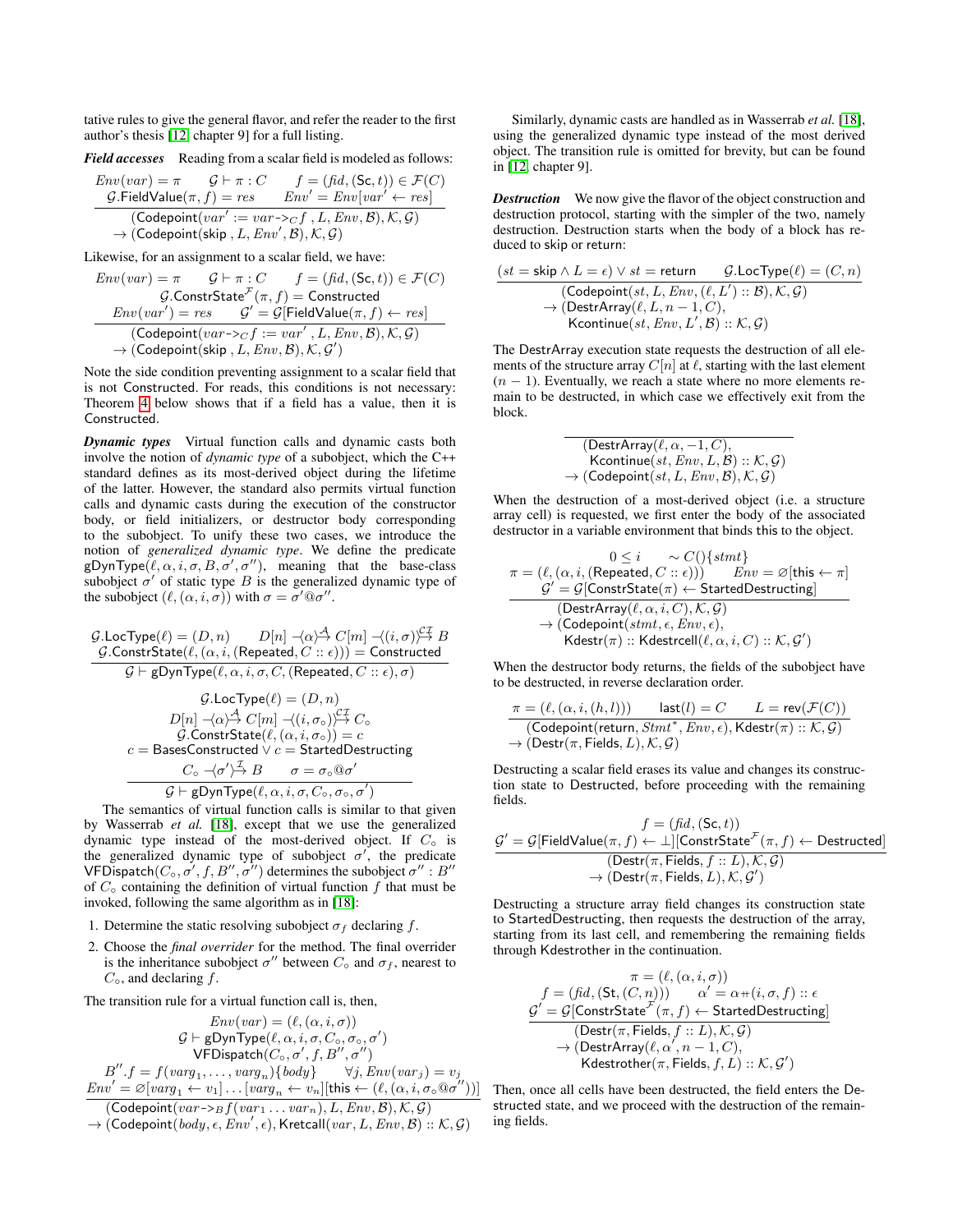$$
\mathcal{G}' = \mathcal{G}[\mathsf{ConstrState}^{\mathcal{F}}(\pi, f) \gets \mathsf{Destructed}]
$$

 $($ DestrArray $(\ell', \alpha', -1, C)$ , Kdestrother $(\pi,$  Fields,  $f, L) :: \mathcal{K}, \mathcal{G})$  $\rightarrow (\mathsf{Destr}(\pi,\mathsf{Fields},L),\mathcal{K},\mathcal{G}')$ 

Eventually, all fields have been destructed. The subobject then changes its construction state to DestructingBases. At this point, no virtual function call nor dynamic casts may be used on this subobject. The destruction of the direct non-virtual bases starts, in reverse declaration order.

$$
\pi = (\ell, (\alpha, i, (h, l))) \qquad \text{last}(l) = C \qquad L = \text{rev}(\mathcal{D}\mathcal{N}\mathcal{V}(C))
$$
\n
$$
\mathcal{G}' = \mathcal{G}[\text{Construct}(\pi) \leftarrow \text{DestructingBases}]
$$
\n
$$
\left(\text{Destr}(\pi, \text{Fields}, \epsilon), \mathcal{K}, \mathcal{G}\right)
$$
\n
$$
\rightarrow (\text{Destr}(\pi, \text{Bases}(\text{DirectNonVirtual}), L), \mathcal{K}, \mathcal{G}')
$$

Destructing a (virtual or direct non-virtual) base B of  $\pi$  enters its destructor, remembering the other bases through Kdestrother.

$$
\begin{array}{c}\n\sim B()\{stmt}\\\pi'=\mathsf{AddBase}(\pi,\beta,B)\qquad Env=\varnothing[\mathsf{this} \leftarrow \pi']\\ \mathcal{G}'=\mathcal{G}[\mathsf{ConstrState}(\pi')\leftarrow\mathsf{StartedDestructing}]\n\hline\n(\mathsf{Destr}(\pi,\mathsf{Bases}(\beta),B::L),\mathcal{K},\mathcal{G})\n\rightarrow(\mathsf{Codepoint}(stmt,\epsilon,\mathit{Env},\epsilon),\\ \mathsf{Kdestr}(\pi')::\mathsf{Kdestrother}(\pi,\mathsf{Bases}(\beta),B,L)::\mathcal{K},\mathcal{G}')\n\end{array}
$$

Eventually, we reach a state where all direct non-virtual bases of  $\pi$ have been destructed. There are two cases to consider, depending on the top of the continuation stack. In the first case, the continuation stack starts with a Kdestrother $(\pi',\text{Bases}(\beta),B,L)$ , indicating that  $\pi$  is not a most-derived object. In this case, there is no need to destruct the virtual part of  $\pi$  (this will be done later by the enclosing most-derived object) and we are done with the subobject  $\pi$ : its construction state becomes Destructed, and we proceed with the destruction of the remaining bases of  $\pi'$ .

$$
\begin{array}{c}\mathcal{G}'=\mathcal{G}[\text{ConstructSet}(\pi)\leftarrow \text{Destructed}]\\ \hline (\text{Destr}(\pi,\text{Bases}(\text{DirectNonVirtual}),\epsilon),\\ \text{Kdestrother}(\pi',\text{Bases}(\beta),B,L)::\mathcal{K},\mathcal{G})\\ \to (\text{Destr}(\pi',\text{Bases}(\beta),L),\mathcal{K},\mathcal{G}')\end{array}
$$

The second case is when the continuation stack starts with a Kdestrcell. Then,  $\pi$  must be a most-derived object, and its direct and indirect virtual bases need to be destructed. According to the C++ standard, virtual bases must be destructed in *reverse inheritance graph order*. Consider the following recursive function:

list({Repeated, Shared} \times C) 
$$
\stackrel{\mathcal{VC}}{\rightarrow}
$$
 list(C)  
\n
$$
\mathcal{VO}(\epsilon) = \epsilon
$$
\n
$$
\mathcal{VO}((Repeated, B) :: q) = \mathcal{VO}(\mathcal{D}(B)) + \mathcal{VO}(q)
$$
\n
$$
\mathcal{VO}((Shared, B) :: q) = \mathcal{VO}(\mathcal{D}(B)) + \mathcal{VO}(q)
$$
\n
$$
\mathcal{VO}((Shared, B) :: q) = \mathcal{VO}(\mathcal{D}(B)) + \mathcal{VO}(q)
$$

where  $\mathcal{D}(B)$  is the list of direct bases of B, in declaration order, tagged with Repeated(for non-virtual bases) or Shared(for virtual bases), and  $+$ ' is list concatenation with elimination of duplicates  $(l_1 + l_2) =_{def} l_1 + (l_2 \setminus l_1)$ . It is easy to see that the list  $L =$  $V\mathcal{O}(\mathcal{D}(C))$  contains all the direct and indirect virtual bases of C, exactly once each, and contains no other classes. Moreover, the order in which virtual bases appear in list  $L$  is consistent with the inheritance graph order. In particular, if  $A$  and  $B$  are virtual bases of C such that A is a virtual base of B, then A appears before  $B$ in L.

$$
\begin{array}{c} L' = \mathsf{rev}(\mathcal{V}\mathcal{O}(\mathcal{D}(C))) \\ \hline \text{(Destr}(\pi, \mathsf{Bases}(\mathsf{DirectNonVirtual}), \epsilon), \\ \mathsf{Kdestrcell}(\ell, \alpha, i, C) :: \mathcal{K}, \mathcal{G}) \\ \to (\mathsf{Destr}(\pi, \mathsf{Bases}(\mathsf{Virtual}), L'), \mathcal{K}, \mathcal{G}) \end{array}
$$

Finally, when all virtual bases have been destructed, the subobject under consideration (necessarily a most-derived object) becomes Destructed, and we proceed with the destruction of the preceding structure array cells.

$$
\pi = (\ell, (\alpha, i, (h, l)))
$$
\n
$$
\text{last}(l) = C \qquad \mathcal{G}' = \mathcal{G}[\text{Construct}(\pi) \leftarrow \text{Destructed}]
$$
\n
$$
\text{(Destr}(\pi, \text{Bases}(\text{Virtual}), \epsilon), \mathcal{K}, \mathcal{G})
$$
\n
$$
\rightarrow (\text{DestrArray}(\ell, \alpha, i-1, C), \mathcal{K}, \mathcal{G}')
$$

*Construction* To execute a block statement, we allocate memory for the structure array declared in the block, then start the construction protocol by requesting the construction of the first element of this array:

$$
\begin{array}{ll} \ell \not\in \operatorname{dom}(\mathcal{G}.\mathsf{LocType}) & \mathcal{G}' = \mathcal{G}[\mathsf{LocType}(\ell) \leftarrow (C,n)] \\ \hline \operatorname{\it Env}' = \mathit{Env}[c \leftarrow \mathsf{Ptr}(\ell, \epsilon, (\mathsf{Repeated}, C:: \epsilon))] \\ & \hline (\mathsf{Codepoint}(\{C \ c[n] = \{ \iota \}; st \}, \mathit{St}, \mathit{Env}, \mathit{Bl}), \mathcal{K}, \mathcal{G}) \\ \rightarrow (\mathsf{ConstrArray}(\ell, \epsilon, n, 0, C, \iota, \mathit{Env}'), \\ \mathsf{Kcontinue}(\mathit{st}, \mathit{Env}', \mathit{St}, \mathit{Bl}) :: \mathcal{K}, \mathcal{G}') \end{array}
$$

The construction protocol implements the necessary traversal of all subobjects of c using the same "small-stepping" style, based on continuations, that was illustrated above in the case of destruction. There are two main differences. First, the construction order is the exact opposite of the destruction order: instead of enumerating array cells by decreasing indices, fields and non-virtual bases in reverse declaration order and virtual bases in reverse VO order, we enumerate array cells by increasing indices, fields and nonvirtual bases in declaration order and virtual bases in VO order. Second and more importantly, we need to execute the initializers that compute initial values for scalar fields and the arguments to be passed to constructors, adding a number of transition rules. We refer the reader to [\[12,](#page-12-2) chapter 9] for full details.

### <span id="page-7-0"></span>4. Properties of construction and destruction

In this section, we state (and sometimes outline the proofs of) several semantic properties of interest for construction and destruction. Some are technical consequences of the definition of our semantics, but others capture higher-level properties that C++ programmers often rely on, such as the RAII principle.

#### <span id="page-7-2"></span>4.1 Run-time invariant

Our transition rules and grammars for execution states are lax in that they put very few constraints on the general shapes of states. However, in transition sequences starting from the initial state, the reachable states are a small subset of all possible states and enjoy many low-level properties that are essential to prove the high-level theorems in this section. We gathered about 20 such properties in one invariant INV and proved that this invariant is satisfied by the initial state and preserved by the transition rules. This is the largest part of the Coq mechanization, totaling about 15000 lines of Coq and taking about 2 hours to re-check the proof.

A detailed explanation of the invariant is given in [\[12,](#page-12-2) section 10.1]. Here, we just show the two most interesting consequences of the invariant, which relate the construction states of certain subobjects.

Let  $p, p'$  be two subobjects of the same complete object. We say that p is a *direct subobject* of p' if, either, (1) p is a direct nonvirtual base of  $p'$ ; (2) or  $p'$  is a most-derived object and p is a virtual base of  $p'$ ; (3) or p is a field subobject of p' (that is, p is a cell of a structure array field of  $p'$ ).

<span id="page-7-1"></span>Lemma 1 (Vertical relations on construction states). *Assume that* p *is a direct subobject of* p ′ *. The construction states of* p *and* p ′ *in any execution state satisfying* INV *are related as follows:*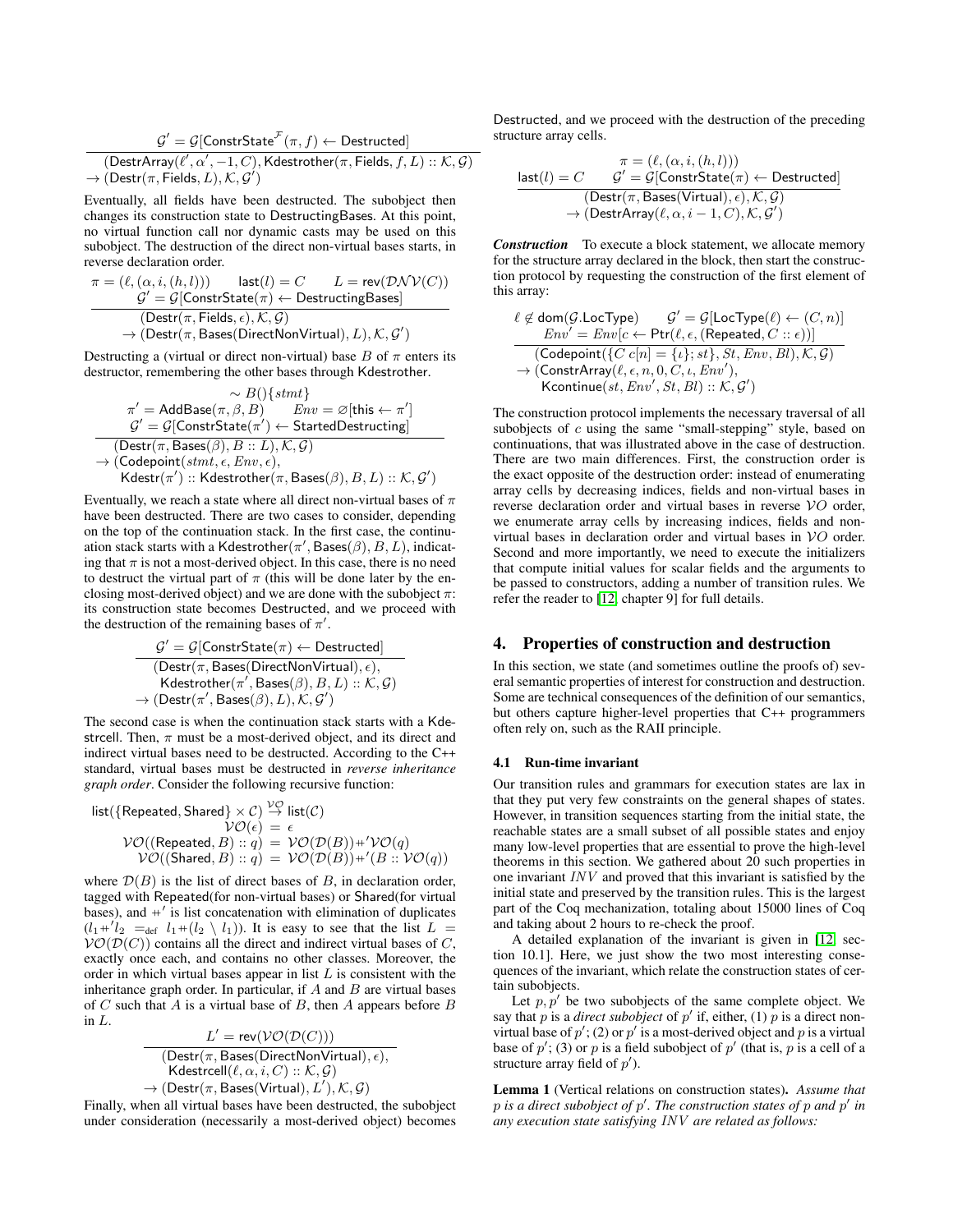| If $p'$ is                 | Then $p$ is                                               |
|----------------------------|-----------------------------------------------------------|
| Unconstructed              | Unconstructed                                             |
| <b>StartedConstructing</b> | Unconstructed if p is field subobject of $p'$             |
| <b>BasesConstructed</b>    | Constructed if $\overline{p}$ is a base subobject of $p'$ |
| Constructed                | Constructed                                               |
| <b>StartedDestructing</b>  | Constructed if $p$ is a base subobject of $p'$            |
| <b>DestructingBases</b>    | Destructed if p is a field subobject of $p'$              |
| Destructed                 | Destructed                                                |

Let  $p'$  be a subobject of static type C, and  $p_1, p_2$  be two direct subobjects of p'. We say that  $p_1$  *occurs before*  $p_2$  if, either, (1) p' is a most-derived object and  $p_1, p_2$  are two virtual bases of  $p'$  in inheritance graph order; (2)  $p_1$  and  $p_2$  are two direct non-virtual bases of p in declaration order; (3)  $p_1$  and  $p_2$  are two cells of the same array field, in the order of their indexes within the array; (4)  $p_1$  and  $p_2$  are two cells of two different fields in declaration order; (5)  $p'$  is a most-derived object and  $p_1$  is a virtual base, and  $p_2$  is a direct non-virtual base of  $p'$  or a cell of an array field; (6)  $p_1$  is a direct non-virtual base of  $p'$  and  $p_2$  is a cell of an array field.

Lemma 2 (Horizontal relations on construction states). *Assume that*  $p_1$  *occurs before*  $p_2$ *. The construction states of*  $p_1$  *and*  $p_2$  *in any execution state satisfying* INV *are related as follows:*

| If $p_1$ is                | Then $p_2$ is         |
|----------------------------|-----------------------|
| Unconstructed              |                       |
| <b>StartedConstructing</b> | Unconstructed         |
| <b>BasesConstructed</b>    |                       |
| Constructed                | in an arbitrary state |
| <b>StartedDestructing</b>  |                       |
| <b>DestructingBases</b>    | Destructed            |
| Destructed                 |                       |

In the remainder of this section, we only consider execution states that can be reached from the initial state and therefore satisfy the invariant INV .

#### 4.2 Progress

To check that our transition rules make sense and that no rule is missing, we prove a "progress" property of construction and destruction: once construction of a complete object starts, it always eventually reaches a point where the object is fully constructed, without getting stuck in the middle; and likewise for destruction. This result is false in general: since constructors, initializers and destructors can perform arbitrary computation, they can get stuck on e.g. an attempt to assign an unconstructed scalar field. However, we can prove the expected result if we restrict ourselves to *nearly trivial* constructors and *trivial destructors*.

We say that a class  $C$  has a nearly trivial constructor if (1)  $C$ has a default constructor with no arguments and return as its body; (2) initializers for bases and fields just call the default constructors, without any other computations; (3) scalar fields are initialized with constants; (4) for each structure array field  $f$  of  $C$ , if  $f$  has type  $B$ , then  $B$  has a nearly trivial constructor. This notion extends the concept of *trivial constructor* from the C++ standard, e.g. by allowing virtual bases and virtual functions.

**Theorem 3** (Construction progress). Let  $(P, K, G)$  be an execution *state where*  $P = \text{Codepoint}(\lbrace C \ c[n]; st \rbrace = \iota, \ldots)$ *, i.e. we are about to execute a block statement. Assume that* C *is a class having a nearly trivial constructor and that the initializer list* ι *calls the default constructor for every array cell. Then, there exists a state*  $(\mathcal{P}', \mathcal{K}', \mathcal{G}')$  such that

- $(\mathcal{P}, \mathcal{K}, \mathcal{G}) \stackrel{*}{\rightarrow} (\mathcal{P}', \mathcal{K}', \mathcal{G}')$
- $\bullet$   $\mathcal{P}'$  = Codepoint $(st, \ldots)$ , *i.e. construction has terminated and the block body is about to be executed;*
- *in state* G ′ *, all cells of the array* c *are in the* Constructed *state.*

A similar theorem holds for destruction. Here, we use unchanged the notion of *trivial destructor* from the C++ standard: a class C has a trivial destructor if (1) its destructor is just return; (2) all virtual bases and direct non-virtual bases of  $C$  have trivial destructors; (3) for each structure array field  $f$  of  $C$ , if  $f$  has type  $B$ , then  $B$  has a trivial destructor.

#### 4.3 Safety of field accesses and virtual function calls

The rule for reading the contents of a scalar field puts no precondition on the initialization state of the field. We can, however, show that this rule gets stuck whenever the field is not in the Constructed state.

<span id="page-8-0"></span>Theorem 4. *A scalar field has a well-defined value only if it is* Constructed*.*

*Proof.* Follows from INV and the fact that setting the value of a scalar field only occurs in two cases: either on an ordinary scalar field, which is forbidden if the field is not Constructed, or on scalar field initialization, which turns the field construction state to Constructed. Moreover, our semantics erases the value of the scalar field when destructing it. П

Like C++ itself, our semantics allows fields to have no initializers and therefore remain without a defined value after construction. However, we also proved that if we remove the transition rule allowing fields without initializers to proceed, a scalar field has a well-defined value if and only if it is Constructed.

Virtual functions have no initialization state *per se*. However, the C++ semantics for virtual function calls provides a very useful guarantee concerning the construction state of the this subobject:

Theorem 5. *Whenever a virtual function is called, the subobject bound to its* this *parameter is in state* BasesConstructed *or* Constructed *or* StartedDestructing*, and all its base-class subobjects are in state* Constructed*.*

*Proof.* Consider a call to a virtual function f on a subobject  $(\ell, p)$ . Since this call does not go wrong, the generalized dynamic type  $p<sub>o</sub>$  of this subobject is defined. By definition of generalized dynamic types,  $(\ell, p_o)$  is in state BasesConstructed or Constructed or StartedDestructing. Invariant INV then guarantees that all base-class subobjects of  $(\ell, p_o)$  are Constructed (from Lemma [1\)](#page-7-1). The final overrider for function f being either  $(\ell, p_o)$  or one of its base-class subobjects, the result follows.  $\Box$ 

In other words, a virtual function can always safely assume that bases have been properly constructed. It cannot, however, assume that fields of its defining class are in the constructed state, since initializers for these fields can call the virtual function. As discussed in §[2](#page-2-0) and by Qi and Myers [\[11\]](#page-12-9), Java does not provide a similar guarantee; through inheritance and method overriding, it is possible for a method to be invoked before its super classes have completed their initialization.

#### 4.4 Evolution of construction states

<span id="page-8-1"></span>**Lemma 6.** If  $s \to s'$  is a transition step of our small-step op*erational semantics, and if the construction state of the subobject*  $(\ell, p)$  *is c in s and*  $c' \neq c$  *in s'*, *then*  $c' = S(c)$  *and any other*  $\mathit{subobject}(\ell',p') \neq (\ell,p)$  keeps its construction state unchanged.

*Proof.* By case analysis on the transition rules, with the help of invariant INV .  $\Box$ 

Corollary 7. *Any subobject is never constructed or destructed more than once.*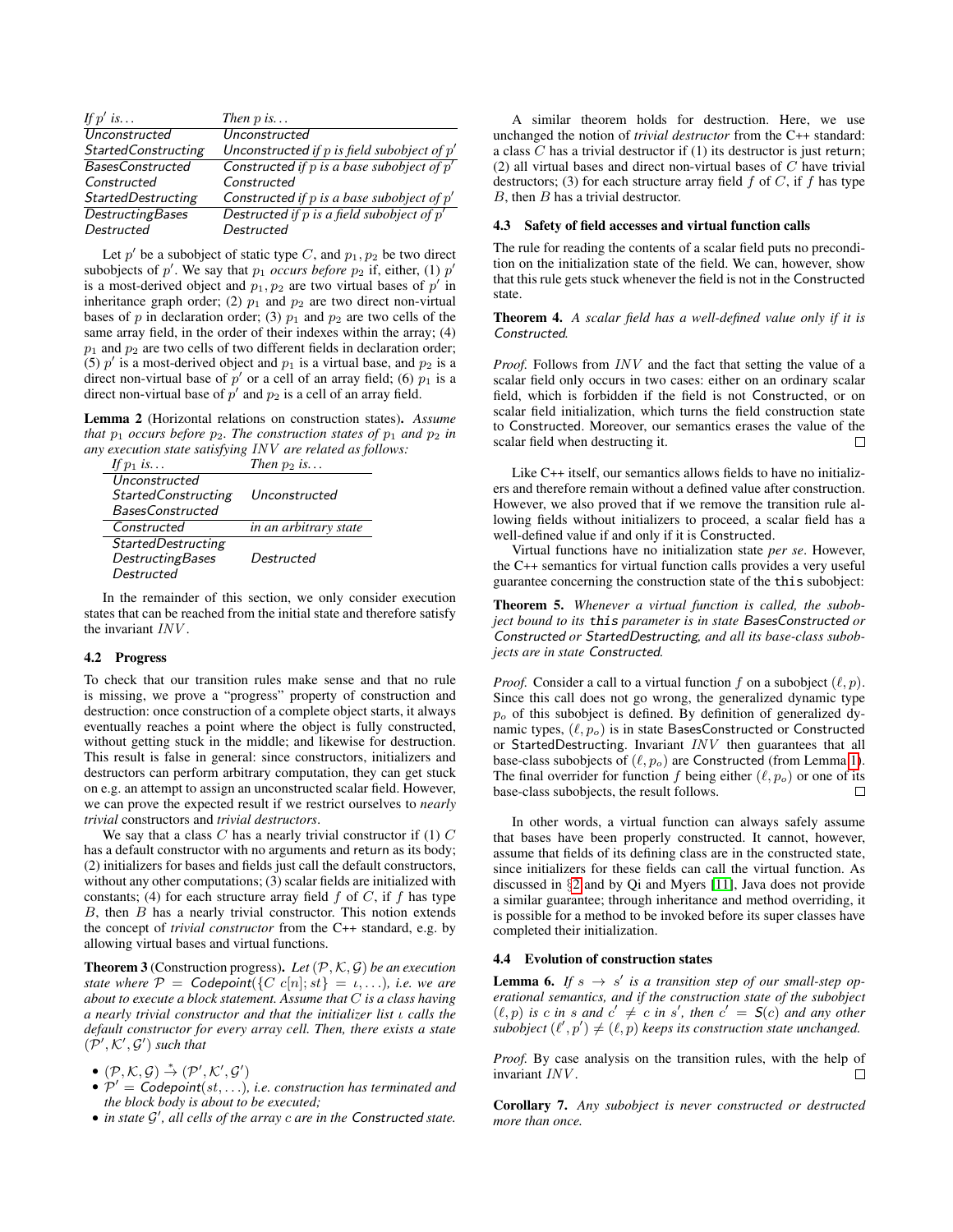In particular, any virtual base subobject is constructed or destructed at most once, despite being potentially reachable through several inheritance paths. Also, if an object goes from one construction state to another, then it must go through all construction states in between:

<span id="page-9-2"></span>**Theorem 8** (Intermediate values theorem). If  $s \stackrel{*}{\rightarrow} s'$ , then, for any *subobject* (ℓ, p) *and for any construction state* c *such that:*

$$
\mathsf{Construct}(\ell,p) \leq c < S(c) \leq \mathsf{Construct}(\ell,p)
$$

*there exist "changing states"*  $s_1, s_2$  *such that*  $s \stackrel{*}{\rightarrow} s_1 \rightarrow s_2 \stackrel{*}{\rightarrow} s'$ and  $\text{Construct}_{{\bf s}_1}(\ell, p) = c$  and  $\text{Construct}_{{\bf s}_2}(\ell, p) = S(c)$ .

(Here, for a state  $s = (\mathcal{P}, \mathcal{K}, \mathcal{G})$ , we write Constr $\text{State}_s(\pi)$  for  $G$ .Constr $State(\pi)$ .)

#### 4.5 Object lifetimes

An important design principle of C++ is that destruction is performed in the exact reverse order of construction. We now formalize and prove this property, along with more general properties about the relative lifetimes of two subobjects.

*Two subobjects of the same complete object* Let ℓ be a complete object of type  $C[n]$ .

<span id="page-9-0"></span>**Theorem 9.** If  $p_1$  and  $p_2$  are two subobjects of the complete *object*  $\ell$ *, either the lifetime of*  $p_1$  *is included in that of*  $p_2$ *, or the lifetime of*  $p_2$  *is included in that of*  $p_1$ *.* 

To prove this theorem, we need to characterize the construction order between subobjects. We write  $p_1 \preceq_{C[n]} p_2$  to say that  $p_1$ occurs before  $p_2$  in the depth-first, left-to-right traversal of the construction tree in Figure [1.](#page-3-0) (See [\[12,](#page-12-2) chapter 10] for a formal definition in terms of the "direct subobject" and "occurs before" relations of §[4.1.](#page-7-2)) The two crucial properties of this construction order are the following:

**Lemma 10** (The construction order is total). *If*  $C[n] \rightarrow p_1 \rightarrow B_1$ *and*  $C[n] \neg(p_2) \rightarrow B_2$ , then either  $p_1 \preceq_{C[n]} p_2$  or  $p_2 \preceq_{C[n]} p_1$ .

<span id="page-9-1"></span>Lemma 11 (Construction order and lifetimes). *For any reachable execution state s and any complete object*  $\ell$  *of type*  $C[n]$ *, if*  $p_1 \preceq_{C[n]} p_2$  *and* ConstrState<sub>s</sub>( $\ell, p_2$ ) = Constructed, then ConstrState<sub>s</sub>( $\ell, p_1$ ) = Constructed. In other words, if  $p_1 \preceq_{C[n]}$  $p_2$ *, then the lifetime of*  $p_2$  *is included in the lifetime of*  $p_1$ *.* 

Theorem [9](#page-9-0) then follows directly from the two lemmas above. Using Lemma [11](#page-9-1) and the definition of  $\preceq_{C[n]}$ , we have the following stronger special case:

**Theorem 12.** *If*  $p_2$  *is a subobject of*  $p_1$ *, then the lifetime of*  $p_1$  *is included in that of*  $p_2$ *.* 

As a corollary of Theorem [9,](#page-9-0) it follows that if  $p_1$  is constructed before  $p_2$ , then  $p_2$  is destructed before  $p_1$ .

<span id="page-9-3"></span>Theorem 13 (Destruction in reverse order of construction). *Let* ℓ *be a complete object of type*  $C[n]$  *and*  $p_1, p_2$  *be two subobjects of*  $\ell$ *. Consider the reduction sequence below where*  $p_1$  *is constructed before*  $p_2$ *, then later*  $p_1$  *is destructed:* 

$$
\begin{array}{rcl}\ns_0 & \rightarrow & s_1 \stackrel{*}{\rightarrow} & s_2 \rightarrow s_3 \stackrel{*}{\rightarrow} s_4 \rightarrow s_5 \\
(\neg c_1) & (c_1) & (\neg c_2) & (c_2) & (c_1) & (\neg c_1)\n\end{array}
$$

*(We write*  $c_i$  *below a state s to denote that*  $p_i$  *is* Constructed *in state s, and*  $\neg c_i$  *to mean that*  $p_i$  *is not* Constructed.) Then, there ex*ist intermediate states* s ′ 3, s′ <sup>4</sup> *such that* p<sup>2</sup> *stops being* Constructed *between these two states:*

$$
\begin{array}{ccccccccc} s_0 & \to & s_1 & \stackrel{*}{\to} & s_2 & \to & s_3 & \stackrel{*}{\to} & s'_3 & \to & s'_4 & \stackrel{*}{\to} & s_4 & \to & s_5 \\ (\neg c_1) & (c_1) & (\neg c_2) & (c_2) & (c_2) & (\neg c_2) & (c_1) & (\neg c_1) \end{array}
$$

*Proof.* At state  $s_2$ ,  $p_1$  is Constructed but  $p_2$  is not. Hence, the lifetime of  $p_1$  cannot be included in that of  $p_2$ . By theorem [9,](#page-9-0) the lifetime of  $p_2$  is therefore included in that of  $p_1$ . Since  $p_1$  is no longer Constructed at state  $s_5$ , so is  $p_2$  at state  $s_5$ . Since at most one subobject changes construction state during a given transition (Lemma [6\)](#page-8-1),  $p_1 \neq p_2$  and  $p_2$  is no longer Constructed at state  $s_4$ . The result then follows from the the intermediate values theorem (Theorem [8\)](#page-9-2).  $\Box$ 

*Subobjects of different complete objects* In the full C++ language, including dynamic allocation, the lifetimes of two subobjects of different complete objects are, in general, unrelated: new and delete operations can be interleaved arbitrarily. In our core language, complete objects can only be created by block statements and therefore follow a stack discipline.

<span id="page-9-5"></span>**Theorem 14.** *The lifetimes of two subobjects*  $(\ell_1, p_1)$  *and*  $(\ell_2, p_2)$ *of different complete objects*  $\ell_1 \neq \ell_2$  *are either disjoint or included in one another.*

This result follows from Theorem [9](#page-9-0) and the stronger property below, which shows that throughout the execution of a block, the construction states of subobjects of already-allocated complete objects do not change:

**Lemma 15.** Let  $s_1 \rightarrow s_2 \stackrel{*}{\rightarrow} s_3 \rightarrow s_4$  be the execution of a *block: the transition*  $s_1 \rightarrow s_2$  *enters the block and allocates a fresh complete object*  $\ell$ *; the transition*  $s_3 \rightarrow s_4$  *exits this block. For all complete objects* ℓ ′ *already allocated in state* s1*, the allocation states of its subobjects*  $(\ell', p')$  *are identical in*  $s_1$  *and*  $s_4$ *.* 

#### 4.6 RAII: Resource Acquisition Is Initialization

RAII is a programming discipline where precious program resources (such as file descriptors) are systematically encapsulated in classes, all acquisitions of such resources are performed within constructors of the corresponding class, and all releases of such resources are performed within destructors of the corresponding class. We cannot prove a general result guaranteeing the proper encapsulation of resources in classes: this is a matter of program verification. We can, however, prove that in a terminating program every construction of a subobject is correctly matched by a destruction.

Theorem 16 (RAII). *Consider a partial program execution*  $s_{init} \stackrel{*}{\rightarrow} s_1 \rightarrow s_2$  where the transition  $s_1 \rightarrow s_2$  marks the *end of a block statement that allocated the complete object* ℓ*. Then, between the initial state*  $s_{init}$  *and*  $s_1$ *, the following events occurred, in this order:*

- *Every subobject of* ℓ *was constructed exactly once.*
- *Every subobject of* ℓ *was destructed exactly once, in reverse order of construction.*

*Proof.* The invariant  $INV$  implies that, at state  $s<sub>1</sub>$ , all cells of the structure array  $\ell$  are Destructed, and so are all of their subobjects. Consider a subobject  $(\ell, p)$ . Its state is Unconstructed in the initial state and Destructed in  $s_1$ . Therefore, by the intermediate value theorem (Theorem [8\)](#page-9-2), it must have entered state Constructed at some point, then left state Constructed at some later point, meaning that  $(\ell, p)$  has been initialized once, then destructed once. The claim on construction and destruction order follows from Theorem [13.](#page-9-3)  $\Box$ 

#### <span id="page-9-4"></span>4.7 Generalized dynamic types

We finish this section with interesting properties of generalized dynamic types, which were introduced in §[3.4](#page-5-0) to give semantics to virtual function calls and dynamic casts.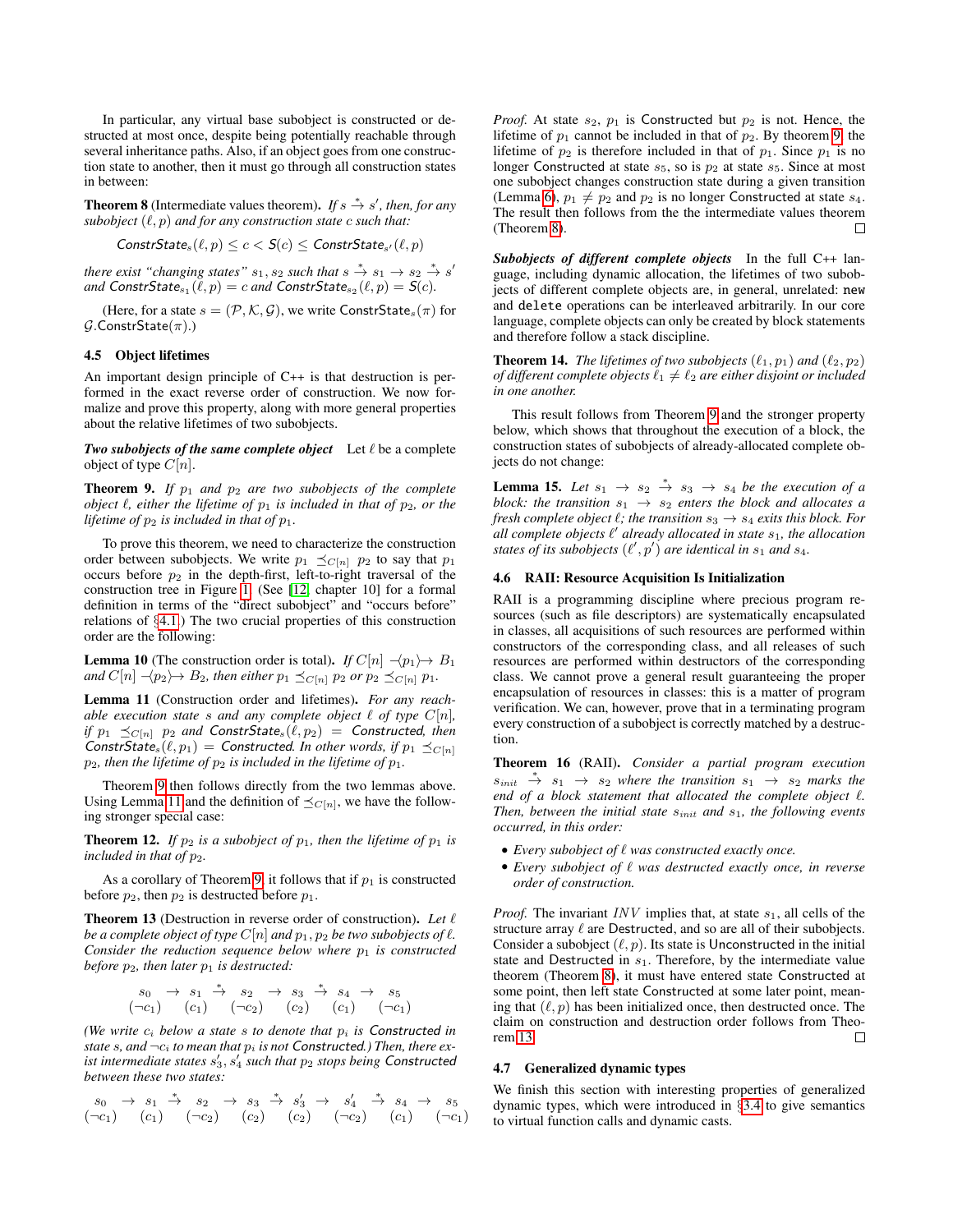

<span id="page-10-0"></span>Figure 2. Evolution of the dynamic types of an instance of C and of its subobjects in the example of §[4.7.](#page-9-4) Dynamic types are undefined at points where the "signal" is low, and defined and equal to the indicated type when the "signal" is high. Thick vertical transitions denote points where a compiled implementation must update pointers to v-tables.

Theorem 17. *The generalized dynamic type of a subobject, if defined, is unique.*

*Proof.* The result is trivial if the most-derived object is Constructed, since it is then equal to the generalized dynamic type. Otherwise, we observe that the most-derived object can have at most one base class subobject in state BasesConstructed or StartedDestructing (as a consequence of invariant INV), and conclude.  $\Box$ 

A subtle aspect of generalized dynamic types is that they do not *continuously* exist: as the construction or destruction of a mostderived object proceeds, the generalized dynamic type of one of its base-class subobjects alternates between defined and undefined. Consider the following program:

```
struct A {virtual void f ();};
struct B1: virtual A {};
struct B2: virtual A {virtual void f ();};
struct C: B1, B2 {}
```
Figure [2](#page-10-0) shows the evolution of the dynamic type of an instance of C and of its subobjects while this instance undergoes construction then destruction. For example, during the construction of base B2, the subobject B1 is already Constructed, but its generalized dynamic type is undefined (the constructor of B1 has returned but C is not yet constructed), and calling f on B1 has undefined behavior.

<span id="page-10-1"></span>**Theorem 18.** Let  $(\ell, (\alpha, i, \sigma))$  be a subobject and  $(\ell, (\alpha, i, \sigma))$ *be its most derived object (i.e.*  $\sigma_{\circ} = (\text{Repeated}, C :: \epsilon)$ *). Consider a* transition  $s \to s'$  where the construction state of  $(\ell, (\alpha, i, \sigma))$ *changes. Then, the generalized dynamic types for all subobjects in the program evolve as shown in Table [1.](#page-11-0)*

In a compiled implementation, dynamic types are materialized as extra fields in the in-memory representations of objects, these fields containing (in general) pointers to v-tables. When the generalized dynamic type of a subobject is undefined, its dynamic type field can contain any value. However, when the generalized dynamic type is defined, the dynamic type field must contain a pointer to the corresponding v-table. Theorem [18,](#page-10-1) therefore, pinpoints exactly the program points where the compiled code must update dynamic type fields: when all bases of a subobject are constructed, and just before the construction of fields begins, dynamic type fields must be updated for the subobject in question and all of its bases; likewise, when the subobject undergoes destruction, at the point where the destructor is entered.

# 5. Impact on the C++ language specification

The development of the formal semantics reported in this paper uncovered several issues with the C++03 standard. They were reported to the ISO C++ committee. Some of them were fixed in time for the C++11 standards; others will be addressed in future revisions.

*Virtual functions calls during object construction and destruction* The formulation of ISO C++03 [\[6\]](#page-12-10) of the behavior of the abstract machine when a virtual function is called during construction (or destruction) was unclear and did not clearly support the original intent (correctly modeled in this paper). This was reported to the ISO C++ committee as CWG issue number 1202. The formulation was clarified in time for adoption in C++11.

*Conflicting description of end of object lifetime* Although the language formally defined in this paper does not allow explicit management of object lifetime, coming up with a simple, coherent, unified, and faithful description of object lifetime led us to discover conflicts and unintended semantics in the ISO C++ documents (both  $C+03$  and  $C+11$ .) The  $C+11$  standard [\[7\]](#page-12-11) has a conflicting description of the effect of calling a destructor. Two paragraphs (3.8p1 and 3.8p4) claim that an object's lifetime ends when a call to a non-trivial destructor occurs or its storage is reused or released. However, another paragraph (14.2p4) claims that once a destructor is invoked (its triviality notwithstanding), "the object no longer exists". This issue will be resolved after C++11 is published. We expect that for consistency, the resolution will not consider "triviality" of the destructor to determine when an object's lifetime ends.

*Effect of calling destructor for builtin types* C++ allows an expression of the form p->˜T() where T is a non-class type name and p is an expression that points to a T object. This form was introduced to support function templates explicitly managing object lifetime without forcing the author to distinguish between builtin types and class types. It was also intended to bring uniformity. However, the formulation of the behavior of the abstract machine *appears* to indicate that the following program fragment has a well-defined meaning, for any scalar type T.

$$
\begin{array}{c}\nT f(T x) {\n\quad t = x;\n\\
t . ^T T();\n\\
return t;\n}\n\end{array}
$$

This is in a clear conflict with the case where T is a class type. Indeed, for every class type T, that function leads to an undefined behavior, as it attempts to destroy the local variable t twice: once explicitly through the call to the destructor and a second time implicitly when the function exits. Finally, it appears that the program is ill-formed (and a diagnostic is required) when T is an array type.

*Lifetime of array objects* The C++ standards explicitly indicate that the lifetime of an array object starts as soon as storage for it has been allocated, regardless of when the lifetime of its elements starts. In general, a complete object's lifetime starts after all its subobjects have been constructed. This irregularity appears to be a hand-over from C in its formulation. It will be reconsidered after publication of C++11 along with a more unified treatment of the lifetime of objects of builtin types.

# 6. Application to verified compilation

To strengthen confidence in the semantics presented here and stress its usability, the first author developed and proved correct a simple compiler that translates the core language presented in this paper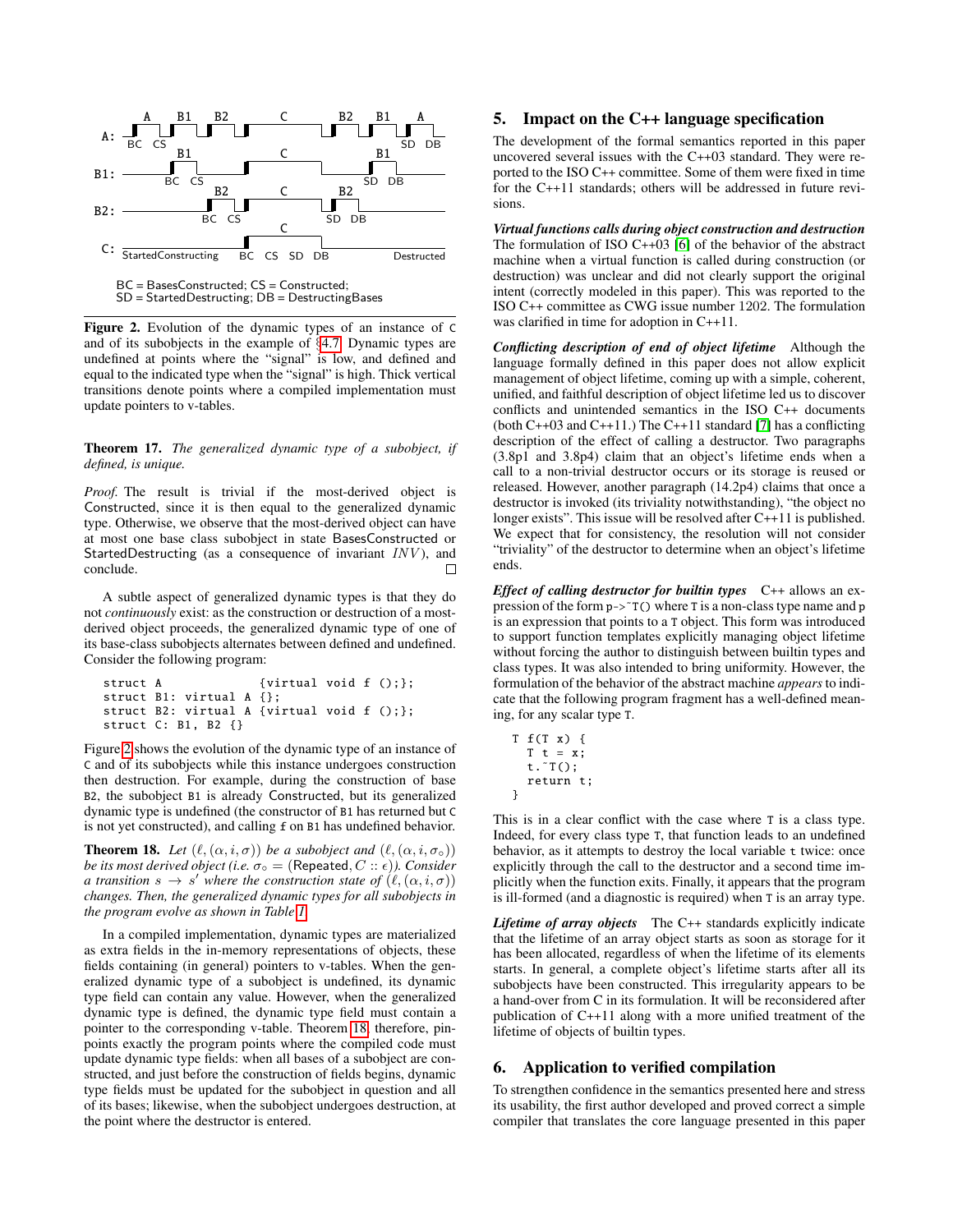| When the subobject                                               | goes from                  | to                      | then the gen. dynamic type of                                                              | goes from        | to               |
|------------------------------------------------------------------|----------------------------|-------------------------|--------------------------------------------------------------------------------------------|------------------|------------------|
| $(\ell,(\alpha,i,\sigma))$                                       | Unconstructed              | StartedConstructing     | $(\ell, (\alpha, i, \sigma'))$                                                             | Undef.           | Undef.           |
| $(\ell,(\alpha,i,\sigma))$                                       | <b>StartedConstructing</b> | <b>BasesConstructed</b> | $(\ell, (\alpha, i, \sigma \mathbb{Q} \sigma''))$                                          | Undef.           | $\sigma$         |
|                                                                  |                            |                         | $(\ell, (\alpha, i, \sigma'))$ not a base of $\sigma$                                      | Undef.           | Undef.           |
| $(\ell, (\alpha, i, \sigma))$ with $\sigma \neq \sigma_{\alpha}$ | <b>BasesConstructed</b>    | Constructed             | $(\ell, (\alpha, i, \sigma \mathbb{Q} \sigma''))$                                          | $\sigma$         | Undef.           |
|                                                                  |                            |                         | $(\ell, (\alpha, i, \sigma'))$ not a base of $\sigma$                                      | Undef.           | Undef.           |
| $(\ell, (\alpha, i, \sigma_{\rm o}))$                            | <b>BasesConstructed</b>    | Constructed             | $(\ell, (\alpha, i, \sigma'))$                                                             | $\sigma_{\rm o}$ | $\sigma_{\circ}$ |
| $(\ell, (\alpha, i, \sigma_{\circ}))$                            | Constructed                | StartedDestructing      | $(\ell, (\alpha, i, \sigma'))$                                                             | $\sigma_{\rm o}$ | $\sigma_{\rm o}$ |
| $(\ell, (\alpha, i, \sigma))$ with $\sigma \neq \sigma_{\rm o}$  | Constructed                | StartedDestructing      | $(\ell, (\alpha, i, \sigma \mathbb{Q} \sigma''))$                                          | Undef.           | $\sigma$         |
|                                                                  |                            |                         | $(\ell, (\alpha, i, \sigma'))$ not a base of $\sigma$                                      | Undef.           | Undef.           |
| $(\ell, \alpha, i, \sigma)$                                      | StartedDestructing         | DestructingBases        | $(\ell, (\alpha, i, \sigma \mathbb{Q} \sigma''))$                                          | $\sigma$         | Undef.           |
|                                                                  |                            |                         | $(\ell, (\alpha, i, \sigma'))$ not a base of $\sigma$                                      | Undef.           | Undef.           |
| $(\ell,(\alpha,i,\sigma))$                                       | <b>DestructingBases</b>    | Destructed              | $(\ell, (\alpha, i, \sigma'))$                                                             | Undef.           | Undef.           |
| $(\ell,(\alpha,i,\sigma))$                                       | Any                        | Any                     | $(\ell', (\alpha', i', \sigma'))$<br>with<br>$(\ell, \alpha, i) \neq (\ell', \alpha', i')$ | Does not change  |                  |

<span id="page-11-0"></span>**Table 1.** Evolutions of generalized dynamic types when the state of a subobject  $(\ell, (\alpha, i, \sigma))$ , of most-derived object  $\sigma_{\circ}$ , changes.

to a simple, non-object-oriented intermediate language similar to CompCert's Cminor [\[8\]](#page-12-12). This verification is described in [\[12,](#page-12-2) chapter 11]. The compiler proceeds in two passes, using as intermediate language the CoreC++ language of Wasserrab *et al.* [\[18\]](#page-12-7) extended with a setDynType operation that explicitly modifies the dynamic type of an object.

The first translation pass is broadly similar to that outlined in Wasserrab's thesis [\[17\]](#page-12-13), turning constructors, initializers and destructors into non-virtual function calls. However, setDynType operations are inserted at the program points characterized by Theorem [18](#page-10-1) to implement the proper semantics for virtual function calls and dynamic casts. Following a popular optimization, two versions of every constructor are generated, one for the "most derived" case, the other for the "inheritance subobject" case. The second translation pass extends our earlier work on object layout [\[13\]](#page-12-8).

The proofs of semantic preservation are standard arguments by forward simulation diagrams [\[8,](#page-12-12) §3.7]. The proofs are rather big (about 8000 lines of Coq for each pass) because there are many cases to consider, along with complex invariants relating execution states, but present no major conceptual difficulties.

# 7. Related work

*Formal semantics for C*++ Norrish [\[10\]](#page-12-14) describes a formal semantics for C++ that was mechanized in HOL. His semantics describes a much larger subset of C++ than ours, including in particular expressions with side effects and partially-specified evaluation order, exceptions, free store (new and delete), and temporary objects. Construction and destruction are modeled by "dynamic translation": the reduction rule for the construction of an object produces "on the fly" a statement containing the necessary invocations of initializers and constructors for fields and bases; this statement is, then, reduced normally. As a way to state the semantics, Norrish's approach is arguably simpler than our "small-stepping" of the construction/destruction protocol. However, we suspect that Norrish's approach would make it more difficult to prove meta-properties about construction states and lifetimes, in the style of §[4.](#page-7-0) Additionally, we suspect that Norrish's semantics does not correctly capture the interaction between construction, destruction, and virtual function calls. Consider:

```
struct B {
 B^* b:
  virtual int f() { return 18; }
 B() : b(this) { }};
```
struct D : B { virtual int f() { return 42; } }; int main () { D d; return d.b->f(); };

In B's constructor, the initialization b(this) saves in b a pointer whose dynamic type is B (correctly, at that time). However, after completion of D's constructor, the dynamic type of \*b is not updated to D, causing the wrong f virtual function to be dispatched in main.

The CoreC++ semantics of Wasserrab, Nipkow, Snelting and Tip [\[18\]](#page-12-7) is a major starting point for our work. It does not cover object construction and destruction. Wasserrab's Ph.D. thesis [\[17\]](#page-12-13) describes this semantics and its Isabelle/HOL formalization in greater details, as well as a static, unverified translation of construction and destruction into non-virtual function calls. This translation fails to correctly implement C++'s semantics for virtual function calls: in the translated program, the dynamic type of a subobject is always its most derived object, regardless of construction state.

We are not aware of any other formal semantics for C++ that addresses construction and destruction.

*Type systems for safe object initialization* Several research projects develop type systems for object-oriented languages that enforce safety guarantees about object initialization, such as the fact that well-typed programs never read fields of an uninitialized object. Fähndrich and Xia [\[3\]](#page-12-15) introduce a type system to remove useless field initializations to null while still ensuring safe object initialization. Qi and Myers [\[11\]](#page-12-9) introduce a more general type system to precisely and statically determine, at each program point, which fields may be read or not. Hubert *et al.* [\[5\]](#page-12-16) formalize a type system for safe Java object initialization using the Coq proof assistant. Their type system shares with our operational semantics the use of construction states for objects, but in their case, construction states are lifted to the type level and maintained at compile-time. This enables their system to statically check contracts over methods that constrain the construction states of some of the arguments, for instance.

Our work makes no attempt at providing static typing safety properties beyond the few offered by C++. Instead, we aim at a precise description of the dynamic semantics of construction and destruction in the presence of multiple inheritance. The type systems mentioned above are based on the Java and C# singleinheritance object models. Moreover, they only deal with object initialization, without object destruction or finalization. Indeed, in Java, object finalization is weakly specified: although the Java language specification [\[4\]](#page-12-17) requires objects to be finalized, it does